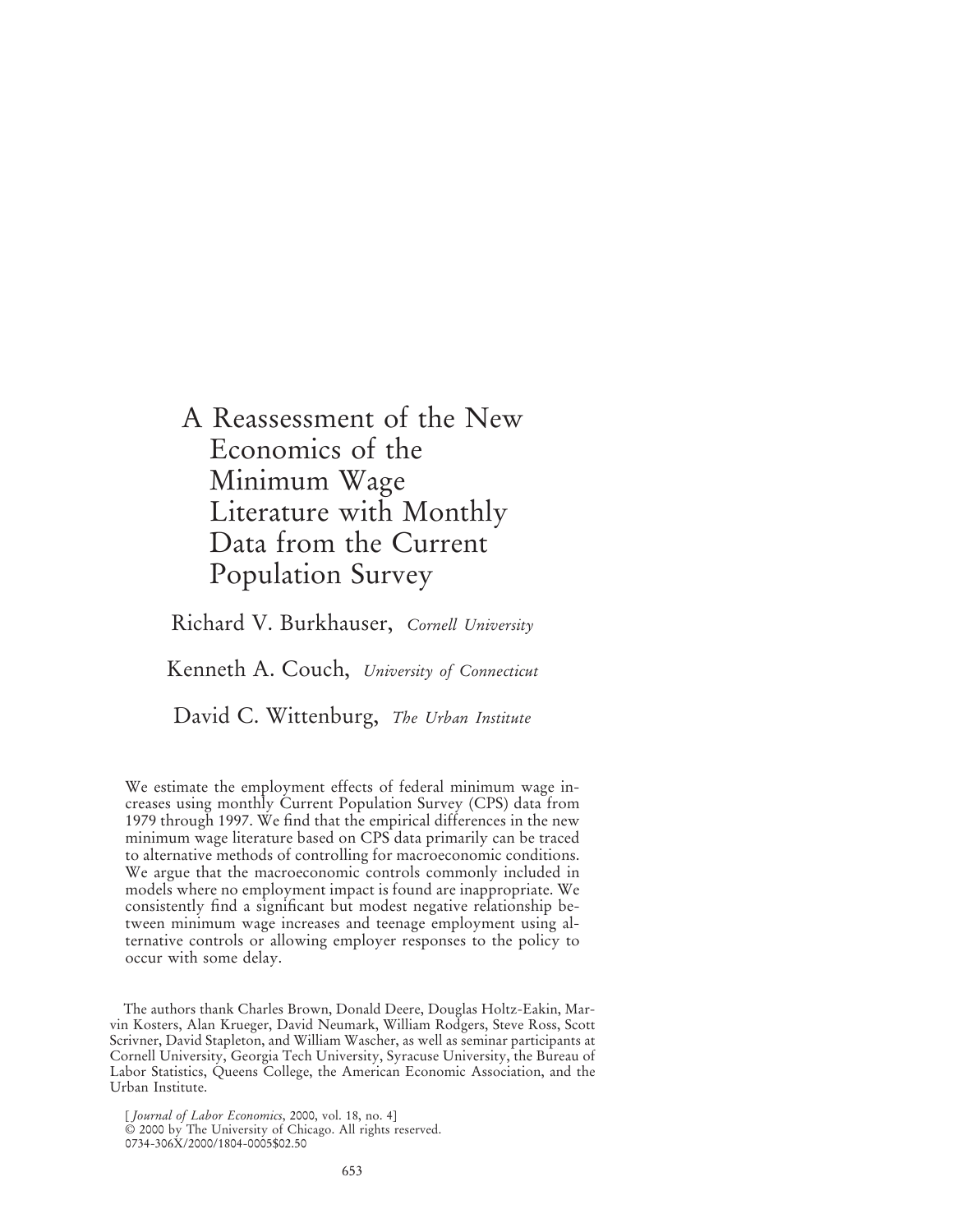#### **Introduction**

Economists have long been interested in the economic consequences of minimum wage legislation.<sup>1</sup> Stigler (1946) provides the first complete neoclassical statement of the behavioral and income distributional consequences of minimum wage increases. While his model and the conclusions drawn from it were challenged at the time (Lester 1946), by the 1980s a clear consensus had developed (Brown, Gilroy, and Kohen 1982; Brown 1988) that increases in the minimum wage rate had significant but modest negative impacts on the employment of teenagers.

Research since then has provided conflicting evidence of the effect of minimum wage increases on teenage employment. Neumark and Wascher (1992) and Deere, Murphy, and Welch (1995) find that the effects of minimum wage increases are consistent with neoclassical predictions. Card, Katz, and Krueger (1994) and Card and Krueger (1995), however, challenge the standard neoclassical predictions primarily on empirical grounds. They demonstrate the sensitivity of past empirical evidence to specification changes and introduce new evidence that increases in the minimum wage over the last quarter of the twentieth century have had no significant effects on employment.<sup>2</sup> For some, this assault on conventional wisdom constitutes "a devastating critique both of economic the-

<sup>1</sup> One of the earliest and most comprehensive proposals for a governmentenforced minimum wage was made by Ryan (1906). He argued that "whole classes of laborers, for example those employed in sweat shops, are underpaid, underfed, and under supplied with everything which contributes to civilized life" (Ryan 1906, p. 18). This important book, whose introduction was written by Richard Ely, the founder of the University of Wisconsin economics department and the first president of the American Economic Association, helped popularize a living wage as a social goal. The concept of a living wage was based on the ideas of a broad spectrum of social reformers of the day, from Pope Leo XIII, who argued in *Rerum Novarum* (1891) that "there is a dictate of nature more imperious and more ancient than any bargain between man and man, that the remuneration must be enough to support the wage earner in *reasonable and frugal comfort*" (Ryan's emphasis; as quoted in Ryan 1906, p. 33), to Sidney and Beatrice Webb, who in *Industrial Democracy* (1897) called for state-enforced national minimum wages that would provide laborers "with the food, clothing and shelter physiologically necessary, according to national habit and custom to prevent bodily deterioration" (as quoted in Ryan 1906, p. 82). While minimum wage policy may have been an appropriate method for raising the income of the working poor at the turn of the twentieth century, it is much less so as we begin a new century. See Burkhauser and Finegan (1989), Burkhauser, Couch, and Wittenburg (1996), and Burkhauser, Couch, and Glenn (1996). Today, the vast majority of minimum wage workers do not live in poor families and the vast majority of the working poor earns wages above the minimum wage. We argue that the Earned Income Tax Credit is a much more effective method of transferring income to the working poor. <sup>2</sup> Several reviews of this new literature have been published (Ehrenberg 1995;

Kosters 1995; Burkhauser et al. 1996; Burkhauser and Harrison 2000).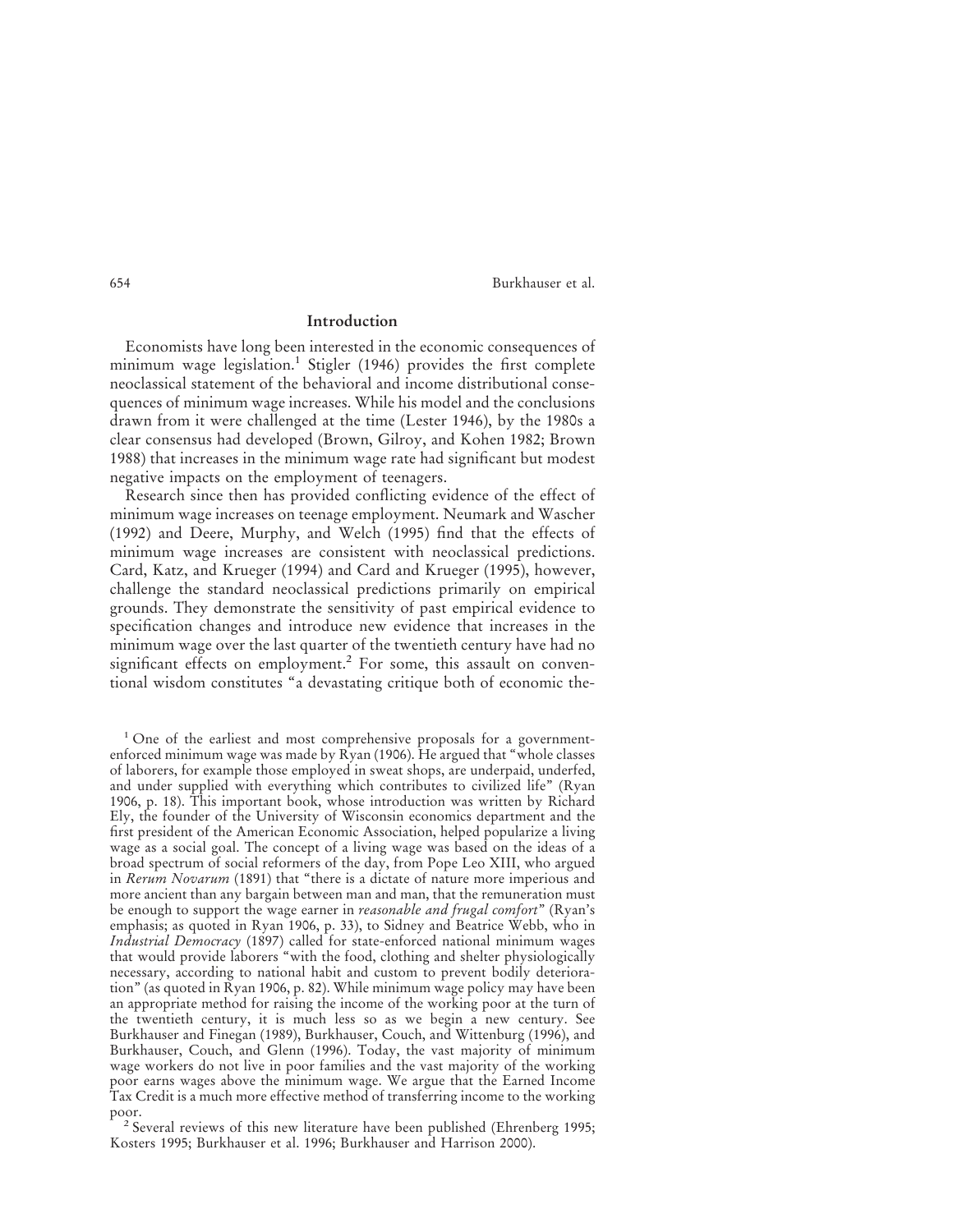ory and of empirical research methods in economics" (Ehrenberg 1995, p. 827). We agree with Ehrenberg that this new body of work on the minimum wage, if credible, challenges both the empirical evidence underlying the conventional view of the minimum wage's negative employment effects as well as neoclassical theory's explanation of this relationship.

While our primary interest in this article is to estimate the employment effects of the minimum wage increases in the 1990s, this inquiry is performed in the shadow of the controversy surrounding the new literature on the minimum wage. Additional empirical work demands that some perspective be drawn regarding how one can reasonably proceed in a body of literature in which consensus has evaporated. This article serves the dual purposes of interpreting the new empirical literature that uses Current Population Survey (CPS) data to test the importance of minimum wage increases on teenage employment and providing our own estimates of the effects of the most recent increases in the federal minimum wage on employment.

We first review the new minimum wage literature based on annual state-level observations constructed from repeated cross sections of May CPS data. We reestimate the empirical specifications most widely associated with the findings that minimum wage increases do not adversely affect employment (Card et al. 1994; Neumark and Wascher 1994; Card and Krueger 1995) using monthly CPS data from January 1979 through December 1992. We then present estimates based on data from both the May CPS and from every other month of the CPS. These data roughly cover the period examined by prior researchers. We find that the effect of the minimum wage on employment is only insignificant when year effects are included in the specification.

We investigate why the inclusion of year specific effects has such a dramatic effect on the estimation results. We show that because federal minimum wage increases occur in discrete steps and typically do not change more than once over a calendar year, controlling for year-specific effects in this type of model eliminates virtually all of the variation in the constructed variable used to represent the discrete levels of the statutory minimum wage.

The CPS-based papers that found no employment effect of minimum wage increases used only one observation (in May) from each year of data and included year dummies in their estimations. This effectively removed all variation in their constructed minimum wage variable due to federal minimum wage increases. Hence, when time-specific effects are included in the specification, the minimum wage effects can be identified only by using the relatively small number of observations in which the state minimum wage is higher than the federal minimum wage. It is not surprising that under these circumstances, no impact is found when all variation in the federal minimum wage is removed from the variable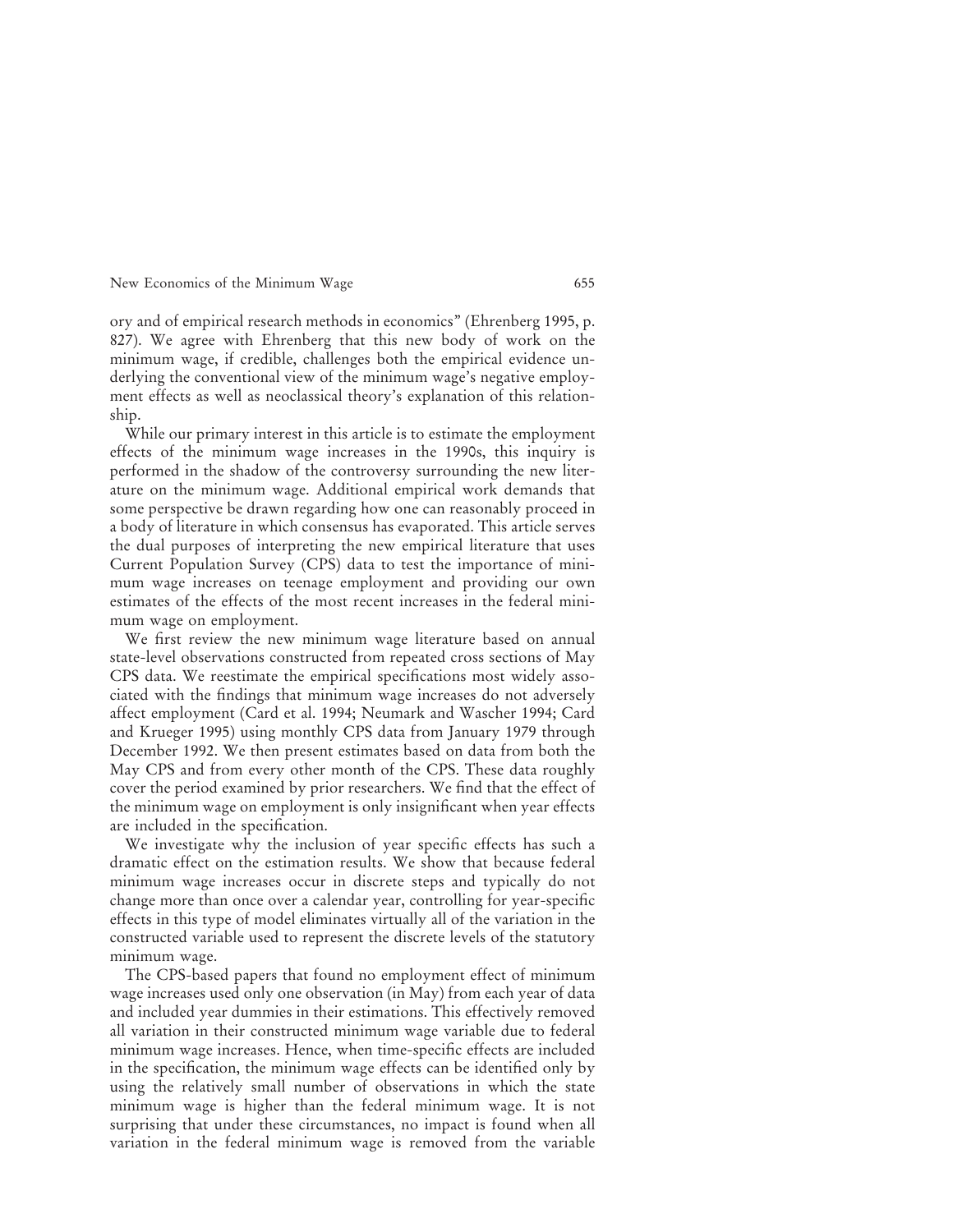intended to measure the effect of a minimum wage increase. Once the variation due to federal policies is removed, little information remains in the constructed minimum wage variable.

Because the dimension of time appears to be critical to these estimates, we allow employer adjustments in response to changes in the minimum wage to occur with a lag. In that model, we find that regardless of how one controls for time, minimum wage increases have a consistent, negative impact on teenage employment.

We also provide estimates from a specification similar to that of Deere et al. (1995). In their model, they use dummy variables in the years in which federal minimum wage increases occur to capture the employment effects of this policy change. One way of viewing their findings is that they capture the effect of the federal minimum wage with what Card and Krueger (1995) might interpret as a year effect. We will argue that the parameter estimates obtained by Deere et al. (1995) may be influenced by uncontrolled macroeconomic effects, but that they still capture the impact of statutory changes in policy. Like Deere et al., we find that our specification consistently yields estimates that indicate that raising the minimum wage reduces teenage employment.

We further explore the dimension of time by extending our sample through December 1997. This allows us to examine the effects of the most recent increases in the federal minimum wage to \$4.75 in October 1996 and to \$5.15 in October 1997 and to see if the fact that they occurred in a strong macroeconomic climate diminishes their effects on employment. We find that even during the recent period of robust economic growth, minimum wage increases had a statistically significant but modest negative effect on teenage employment.

On the basis of these results we question the findings that minimum wage increases do not create employment losses. The theoretical and empirical considerations we detail raise serious concerns regarding conclusions drawn from the sole model that yields that result. We conclude that, much like in previous decades, minimum wage increases in the 1990s had significant but modest negative effects on teenage employment.

#### **Recent Evidence on Minimum Wage Outcomes with CPS Data**

Like other aspects of the new minimum wage literature, the central papers using CPS data to test the effect of minimum wages on teenage employment (Neumark and Wascher 1992, 1994; Card et al. 1994; Deere et al. 1995) draw conflicting conclusions. Neumark and Wascher (1992) were the first to exploit the cross-state variation in minimum wage rates to evaluate the impact of the policy on employment. Standard neoclassical theory argues that state increases in the minimum wage above the federal rate, as well as any federal increases, should be associated with lower employment in those states. Neumark and Wascher (1992) create a variable that includes the higher of the state or federal minimum wage for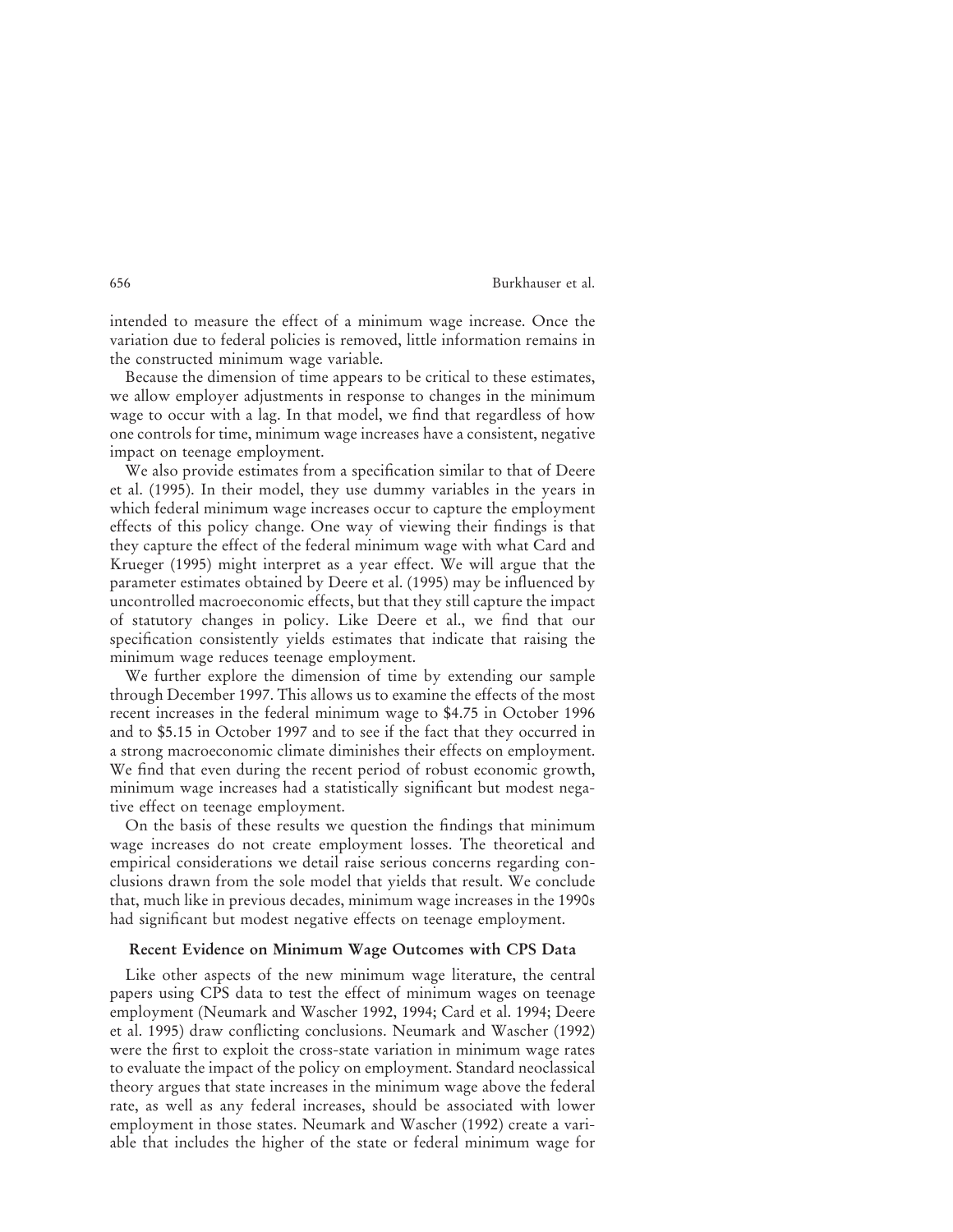each state in each period of their data to capture the variation in policies across political jurisdictions.<sup>3</sup> They use repeated May CPS surveys from 1973 through 1989 to calculate state-level observations of the other variables used in their analysis.

In an interchange with Neumark and Wascher (1994), Card et al. (1994) (and later, Card and Krueger 1995) argue that the variable set employed by Neumark and Wascher (1992) is inappropriate and drives their results.<sup>4</sup> Neumark and Wascher (1994) verify that when they conduct estimates like those of Card and Krueger (1995), they obtain the same result: namely, minimum wage increases over that period had no significant impact on teenage employment. Card and Krueger (1995) expand this argument regarding the misspecification of the model estimated by Neumark and Wascher (1992) and provide additional empirical analyses. The Card and Krueger (1995) results based on pooled repeated crosssectional May CPS data are in part a replication of those found in Card et al. (1994) and in Neumark and Wascher (1994). Card and Krueger (1995) find no evidence that increases in the minimum wage reduced employment; in some specifications, employment actually increased.

<sup>3</sup> The variable they used to capture variation in the minimum wage was the Kaitz index. The Kaitz index was used in many previous studies of the minimum wage. The Kaitz index is the ratio of the minimum wage to the average adult wage

 $<sup>4</sup>$  Among other criticisms, Card et al. (1994) show that the estimation results are</sup> sensitive to the use of two variables. First, the construction of the variable Neumark and Wascher (1992) use to control for schooling in the CPS includes only teenagers in school and not working. This control variable for schooling not only underestimates the number of teenagers in school by excluding the intersection of teenagers in school and working, but its construction is systematically related to the dependent variable measuring teenage employment. When the schooling variable is dropped from the estimates, the parameter used to measure the impact of the minimum wage, the Kaitz index, is no longer statistically significant. A second important criticism of Card et al. (1994) is over the use of the Kaitz index as a measure of minimum wage impact. They argue that the inclusion of adult wages as a function of the Kaitz index is problematic because adult wages, which are included in the denominator of the Kaitz index, are correlated with economic activity and hence should be correlated with the teenage wage rate. Factors that lead to an increase in adult wages, however, will lead to a decline in the Kaitz index. Therefore, the Kaitz index may be negatively correlated with teenage wages and a poor measure of how the minimum wage increase affects teenagers. They demonstrate this point by regressing teenage wages on the Kaitz index. They find a negative relationship between the Kaitz index and teenage wages. However, when teenage wages are regressed on a more direct measure of the minimum wage, the larger of the natural log state or federal minimum wage, the expected positive and significant relationship is found. Using this direct measure of the minimum wage and dropping the problematic schooling variable, their estimates indicate that the effect of raising the minimum wage on employment is positive and statistically significant at the 0.05 level.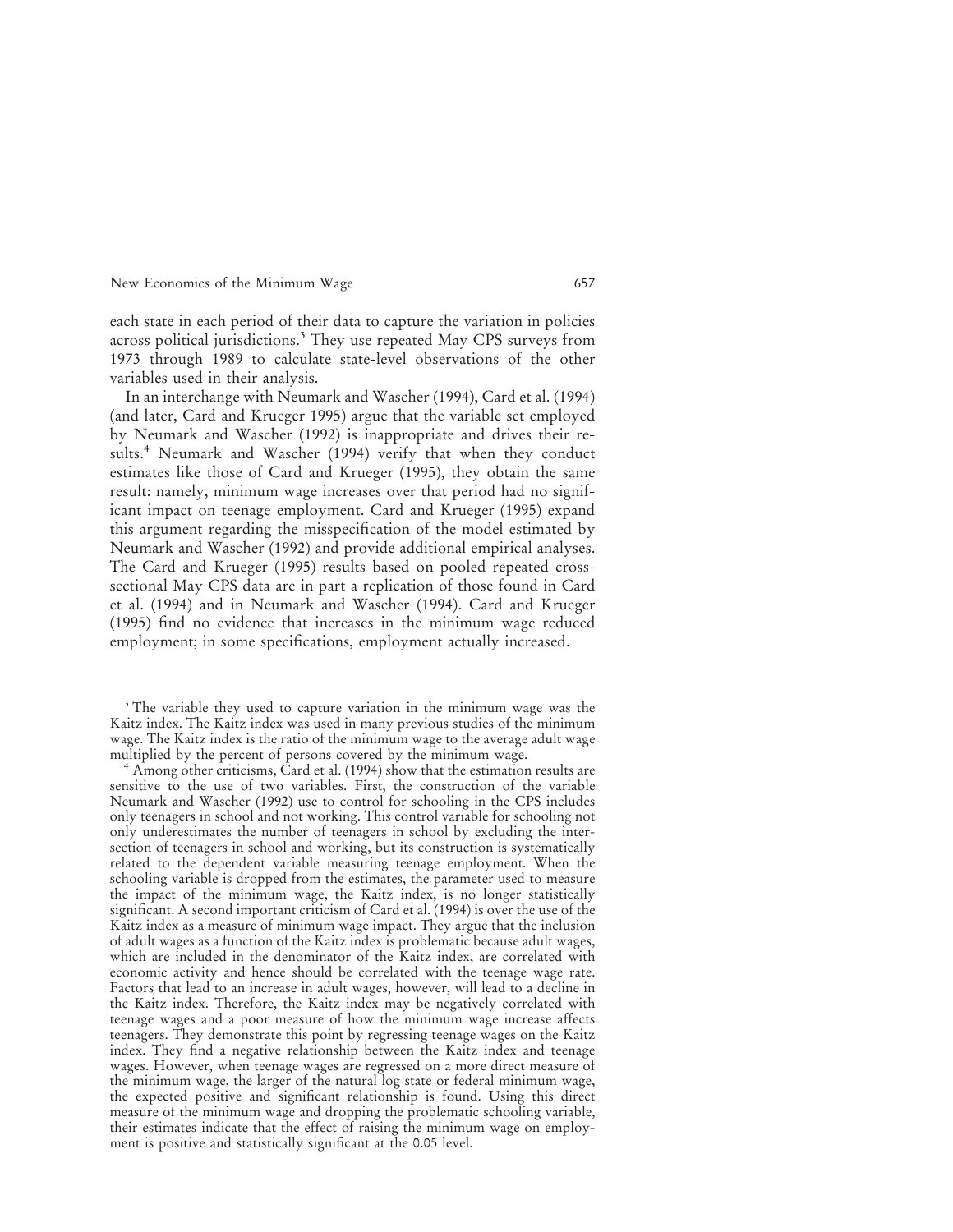The preferred model from Card and Krueger (1995) is constructed as follows:

$$
E_{it} = \alpha_0 + MW_{it}\beta + X_{it}\chi_n + T_t\tau_t + S_i\delta_i + \varepsilon_{it},\tag{1}
$$

where  $E_{it}$  is the ratio of teenage employment to teenage population;  $MW_{it}$  is a variable representing the log of the larger of the state or federal minimum wage;  $X_{it}$  is a set of explanatory variables;  $T_t$  is a set of year dummy variables; and *Si* is a set of state dummy variables. The key coefficient of interest is  $\beta$ , which represents the effect of minimum wage increases on employment.

Deere et al. (1995) also use pooled repeated cross-sectional data from the CPS to estimate the impact of minimum wage increases. They construct intervals of monthly data from 1985 through 1993 that begin on the first day of April of each year and end on the last day of March during the following year. For each interval, they create annual averages of variables. They create these intervals to correspond with federal minimum wage increases that occurred in April 1990 and April 1991. Unlike the studies mentioned above, Deere et al.'s (1995) study ignores the effects of state minimum wage increases and only focus on federal changes.

Unlike Card and Krueger (1995), Deere et al. (1995) use two dummy variables to capture the effect of minimum wage increases. The first dummy variable equals one in the period in which the minimum wage was \$3.80 (from April 1990 to March 1991). The second dummy variable equals one in the period in which the minimum wage was \$4.25 in their data (April 1991–March 1993). Over the remaining periods in their data, the minimum wage was \$3.35 (from April 1985 through March 1990). Because they do not include a dummy variable for the period when the federal minimum wage was \$3.35, the two key dummy variables of interest measure the effect of raising the minimum wage relative to \$3.35.<sup>5</sup>

Deere et al. (1995) estimate a series of equations for male, female, and black teenagers (ages 15–19) and for male, female, and black high school dropouts (ages 20–54). They report declines in employment of  $-4.8\%$ ,  $-6.6\%$ , and  $-7.5\%$  for male, female, and black teenagers and  $-1.5\%$ ,  $-2.5\%$ , and  $-4.4\%$  for male, female, and black high school dropouts as a result of the 1990 increase in the minimum wage. Although they do not calculate elasticities in their work, the implied elasticities given the 13.4% minimum wage increase from \$3.35 to \$3.80 in 1991 are  $-0.36$ ,  $-0.49$ , and  $-0.56$  among male, female, and black teenagers and  $-0.11$ ,  $-0.19$ , and -0.33 among male, female, and black high school dropouts.

The Deere et al. (1995) model is specified as follows:

<sup>5</sup> Deere, Murphy, and Welch (1995) used an *F*-test to show that individual year dummies should not be included.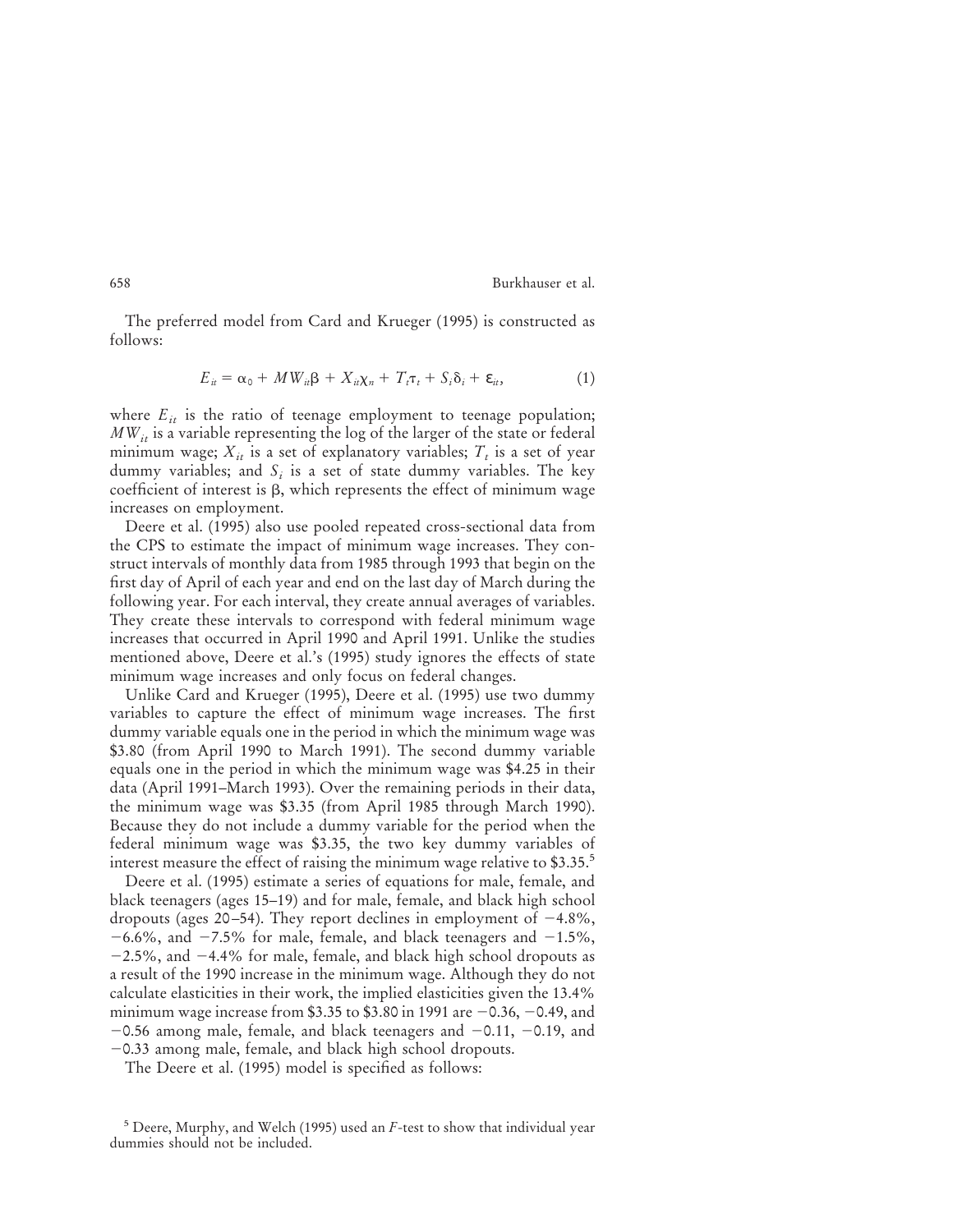New Economics of the Minimum Wage 659

$$
E_{it} = \alpha_0 + M W_1 \beta_1 + M W_2 \beta_2 + X_{it} \chi_p + S_i \delta_i + \varepsilon_{it}, \qquad (2)
$$

where  $E_{it}$  is the ratio of teenage employment to teenage population;  $MW_1$ is a dummy variable equaling one when the federal minimum wage is \$3.80;  $MW<sub>2</sub>$  is a dummy variable equaling one when the federal minimum wage is \$4.25;  $X_{it}$  is a set of explanatory variables; and  $S_i$  is a set of state dummy variables. The subscripts *i* and *t* denote the relevant state and time period. The key coefficients of interest are  $\beta_1$  and  $\beta_2$ , which represent the affect of minimum wage increases on employment.

The main difference between the Card and Krueger (1995) and the Deere et al. (1995) specifications is in the interpretation of the year effects. Deere et al. use the 1990 year dummy to capture the effect of the level of the minimum wage at \$3.80 and use a grouped year dummy for 1991 and 1992 to capture the effect of the level of the minimum wage at \$4.25. In contrast, Card and Krueger include a minimum wage variable and individual year controls in their analysis. Conceptually, Card and Krueger attempt to distinguish between individual year effects and minimum wage increases, whereas Deere et al. directly interpret the year variables as the federal minimum wage effect. We discuss this difference and its implications in the empirical section of the article.

#### **Data**

We use monthly data from the outgoing rotation groups of the 1979–97 CPS. This differs from Card and Krueger (1995), who used information from the May CPS from 1973 through 1989, and Deere et al. (1995), who used annual averages of months from the 1985 through 1993 CPS.<sup>6</sup> The advantage of using data for all months from the CPS rather than one annual observation from the month of May or one annualized observation is that the amount of information is increased.

We create state-month observations based on individual-level information provided in each of the monthly CPS data sets. In each month, approximately 22,500 observations of working-age individuals are available for use in construction of the state-month observations. Weights are used to make the sample nationally representative.

We initially only use the data from January 1979 through December 1992. We do this because these data cover a time period similar to that used in the new minimum wage literature.<sup>7</sup> This sample contains 8,568

<sup>6</sup> While wage information is available for the month of May back to 1973 in the CPS, the same information that was collected in May only became available on a monthly basis for each outgoing rotation group in 1979. This explains the use of the May observations from 1973 through 1989 in the work of Neumark and Wascher (1992) and our use of the data beginning in 1979 here.

<sup>&</sup>lt;sup>7</sup> Card and Krueger (1995) use data from 1973 to 1989, and Deere et al. (1995) use data from 1979 through 1993.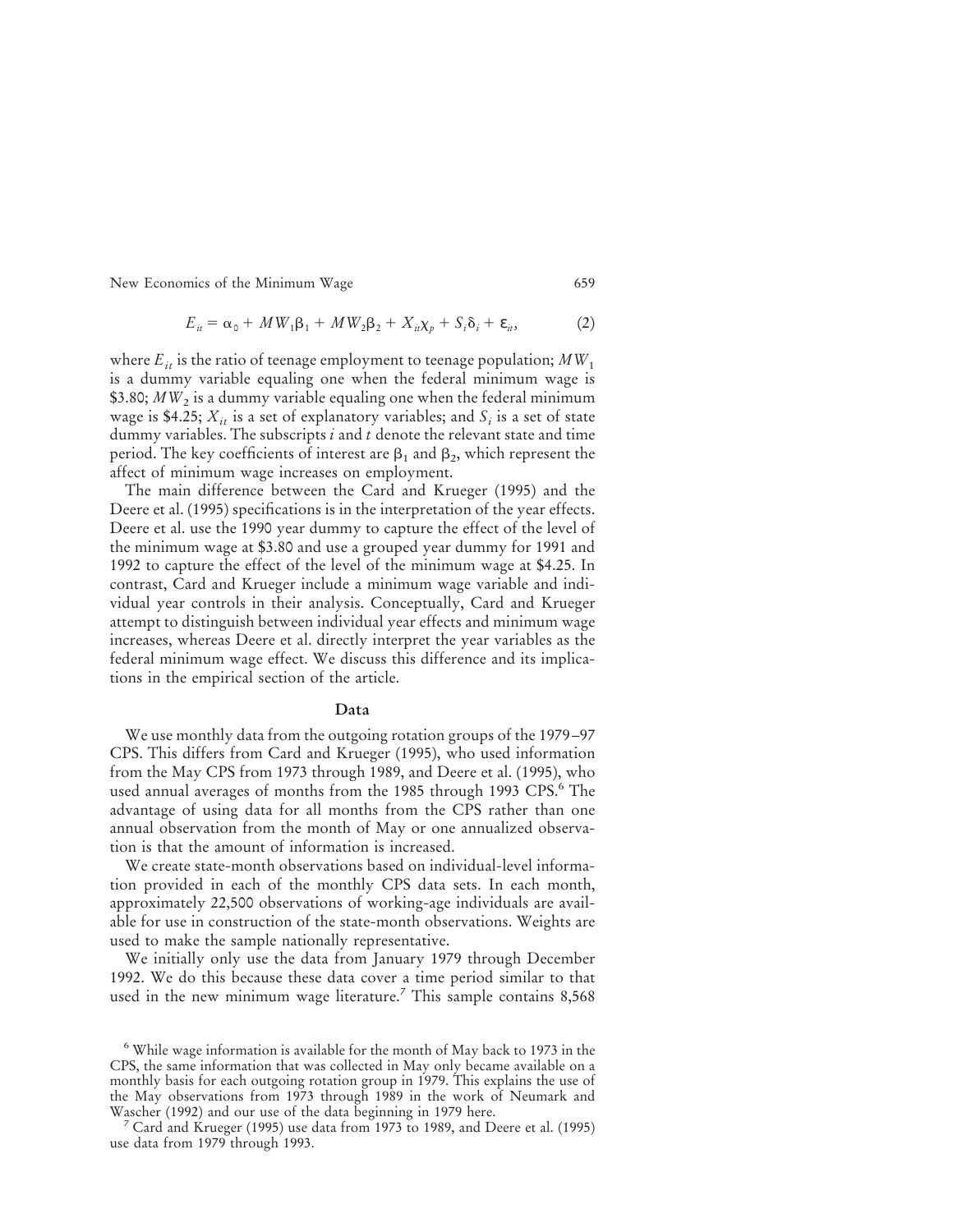state-month observations. This compares to the sample of 751 statemonth observations, for example, employed by Card et al. (1994), Card and Krueger (1995), and Neumark and Wascher (1994). Later, we add monthly CPS data through December 1997 to our original data set to capture the most recent minimum wage increases in October 1996 and October 1997 and to see if the more robust economic climate during these years affect our results. This sample contains 11,628 state-month observations.

In all of our estimates, we include a set of control variables that are identical to those in Card and Krueger (1995, table 7.1). These variables include the log of the average adult wage in the state, the proportion of teenagers in each state's population, and the prime-age male unemployment rate in each state. When we estimate equation (1), the minimum wage variable is constructed as the log of the higher of the state or federal minimum. The log state minimum variable is replaced by a set of dichotomous variables for each individual level of the state or federal minimum wage when estimating equation (2). Much of the discussion in the article revolves around the issue of the consequences of including various combinations of sets of dummy variables in equations (1) and (2) to control for state, seasonal, yearly, and recessionary effects. Table 1 provides definitions of all the variables used in our analysis as well as their weighted means and standard deviations. Column 1 provides statistics for CPS data from 1979 to 1992, and column 2 provides statistics from 1979 to 1997.

#### **Empirical Evidence**

We begin our empirical analyses using monthly CPS data from January 1979 through December 1992. All estimates in the article are weighted by the underlying state population in each survey.<sup>9</sup>

## The Effect of the Minimum Wage on Average Teenage Wage Rates

If changes in the minimum wage are to affect teenage employment, they must first have an impact on teenage wage rates. In table 2, we show that minimum wage increases significantly increase the hourly wage rate of

<sup>8</sup> The 751 observations were derived from 50 states plus the District of Columbia multiplied by the 13 years for which complete data were available in the CPS (1977–89) plus an additional 4 years of data for the 22 larger states identified

<sup>&</sup>lt;sup>9</sup> Alternative estimates were made using the number of observations available for constructing the state-month observations as a weight. Unweighted estimates were also calculated. These alternative estimates produced no substantive differences in our results.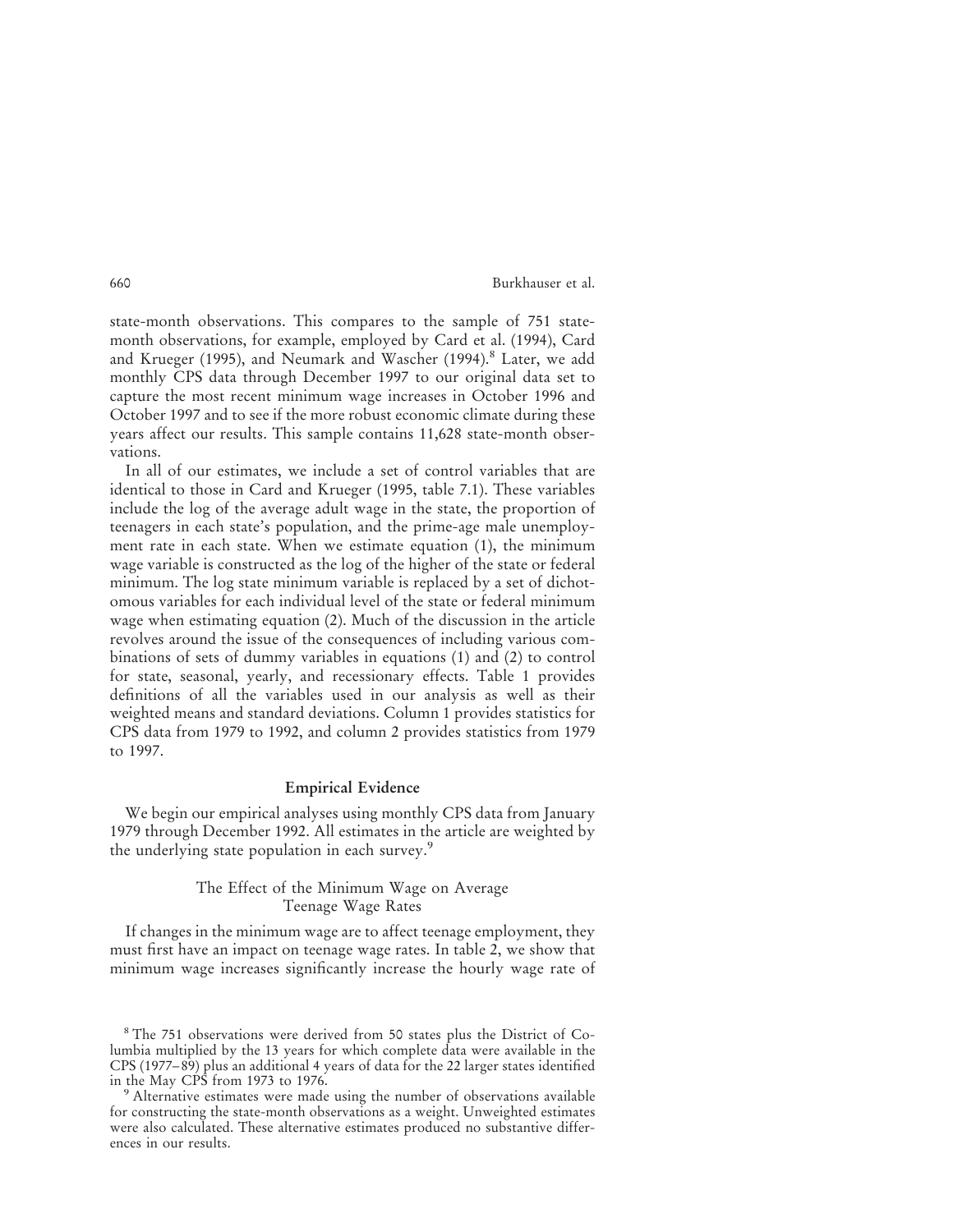|                                    |                                                                                                                                                                                                           | 1979-92         | 1979-97        |
|------------------------------------|-----------------------------------------------------------------------------------------------------------------------------------------------------------------------------------------------------------|-----------------|----------------|
| Dependent variable                 | Ratio of teenage (ages 16–19)<br>employment to teenage<br>population in a given state                                                                                                                     | .42<br>(.11)    | .44<br>(.14)   |
| Log teenage wage                   | The natural log of the wage<br>of teenagers (ages 16–19)                                                                                                                                                  | 1.411<br>(.198) | 1.48<br>(.23)  |
| Log state minimum <sup>a</sup>     | The natural log of the greater<br>of the state or federal<br>minimum wage                                                                                                                                 | 1.23<br>(.10)   | 1.31<br>(.15)  |
| Log difference <sup>b</sup>        | Natural log of the state<br>minimum wage minus the<br>natural log of the federal<br>minimum wage. If the<br>federal minimum wage<br>exceeds the state minimum<br>wage, the log difference<br>equals zero. |                 | .013<br>(.041) |
| Log adult wage                     | The natural log of the wages<br>of prime age adults                                                                                                                                                       | 2.21<br>(.21)   | 2.28<br>(.24)  |
| Share of teenagers                 | The share of teenagers in the<br>overall state population                                                                                                                                                 | .11<br>(.02)    | .10<br>(.02)   |
| Unemployment rate                  | The prime-age male<br>unemployment rate in the<br>state                                                                                                                                                   | .05<br>(.03)    | .05<br>(.03)   |
| State effects                      | A dummy variable with a<br>value of one for each state                                                                                                                                                    |                 |                |
| Seasonal adjustments               | A dummy variable with a<br>value of one for each<br>month of the year                                                                                                                                     | .               |                |
| Recession dummy                    | A dummy variable with a<br>value of one when the<br>economy was officially in<br>a recession                                                                                                              | .               |                |
| Year dummies                       | A dummy variable with a<br>value of one for each year<br>in the analysis                                                                                                                                  | .               |                |
| Number of states <sup>c</sup><br>N |                                                                                                                                                                                                           | 51<br>8,568     | 51<br>11,628   |

#### **Table 1 Definitions of Variables Used in the Econometric Analysis**

SOURCE.—Computed by the authors.

NOTE.—Weighted means of all variables using underlying state populations in each CPS survey.

 $\alpha$  In the Deere, Murphy, and Welch (1995) specification, this variable is replaced by a set of dummy variables that take on a value of one in states where the minimum wage level is greater then the federal

minimum.<br>
b This variable is only used in specifications using data from the month of May.<br>
c Includes the District of Columbia.

teenagers.10 Column 1 contains estimates obtained by regressing the natural log of the average hourly wage for teenagers (ages 16–19) on the log state minimum wage variable through the use of monthly CPS data

<sup>10</sup> Here and in the remainder of the article, we use the words "insignificant" and "significant" to denote a statistical test at the 5% level. The results from this specification also appear in Card and Krueger (1995), table 7.1. They used these estimates to show that their measure of the minimum wage, the log state minimum, is superior to the Kaitz index used in the previous literature.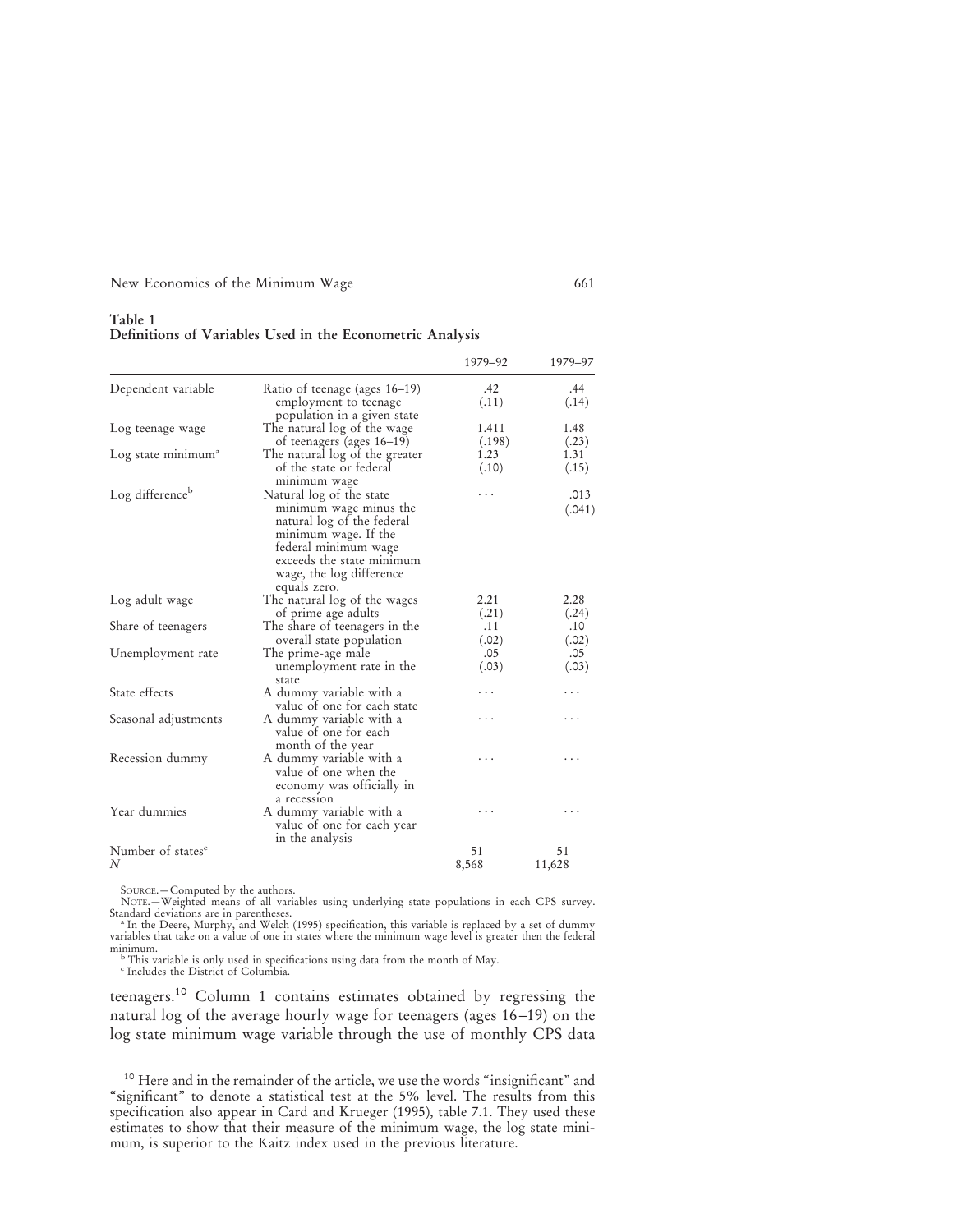|                      |          | 1979-92        |          | 1979-97  |
|----------------------|----------|----------------|----------|----------|
| Variables            | (1)      | (2)            | (3)      | (4)      |
| Log state minimum    | $.338*$  | $.388*$        | $.322*$  | $.481*$  |
|                      | (.042)   | (.021)         | (.035)   | (.017)   |
| Log adult wage       | $.281*$  | $.442*$        | $.213*$  | $.417*$  |
| Share of teenagers   | $-.156$  | $-2.43*$       | .007     | $-.058$  |
| Unemployment rate    | $-.218*$ | $-.510*$       | $-.288*$ | $-.582*$ |
| Seasonal adjustments | Yes      | Yes            | Yes      | Yes      |
| State effects        | Yes      | Yes            | Yes      | Yes      |
| Year dummies         | Yes      | N <sub>o</sub> | Yes      | No       |
| $R^2$                | .560     | .549           | .660     | .650     |
| N                    | 8,568    | 8,568          | 11,628   | 11,628   |

#### **Table 2 Effect of Minimum Wage Increases on the Log Wage Rate of Teenagers (Ages 16–19) from 1979 through 1997**

SOURCE.—Computed by the authors.

NOTE.—In each data set, the dependent variable is the log of the average wage of teenagers. Standard errors are in parentheses.

\* Indicates statistical significance at the 5% level.

from 1979 through 1992. The estimates contained in column 2 are similar, except that the individual year dummies are excluded. In both specifications, minimum wage increases have a significant positive effect on the average hourly wages of teenagers who work. The last two columns provide estimates based on data for a slightly longer time period— January 1979 to December 1997—that also will be used in the analysis below. As was the case in the previous columns, the results indicated that minimum wage increases over this period had a positive and significant effect on the hourly wage rate of teenagers.

#### Estimates Based on the Equation (1) Model

Having established that increases in the minimum wage increase the wages of teenagers, we estimate a series of models closely related to equation (1). We examine the robustness of the results from these models with respect to the effects of raising the minimum wage by varying the controls used to capture state- and time-specific effects.

Column 1 of table 3 contains results from regressing the teenage employment to population ratio on the set of variables preferred by Card and Krueger (1995) with no controls for state or time effects. The parameter associated with the minimum wage variable in this specification captures all variation in the ratio of employment to population for a given change of the minimum wage controlling for the other variables in the equation. The minimum wage coefficient is negative and statistically significant. Minimum wage increases result in decreases in teenage employment. The elasticity of teenage employment with respect to the log of the minimum wage (calculated at the mean of the teenage employment to the teenage population ratio) is  $-0.450$ .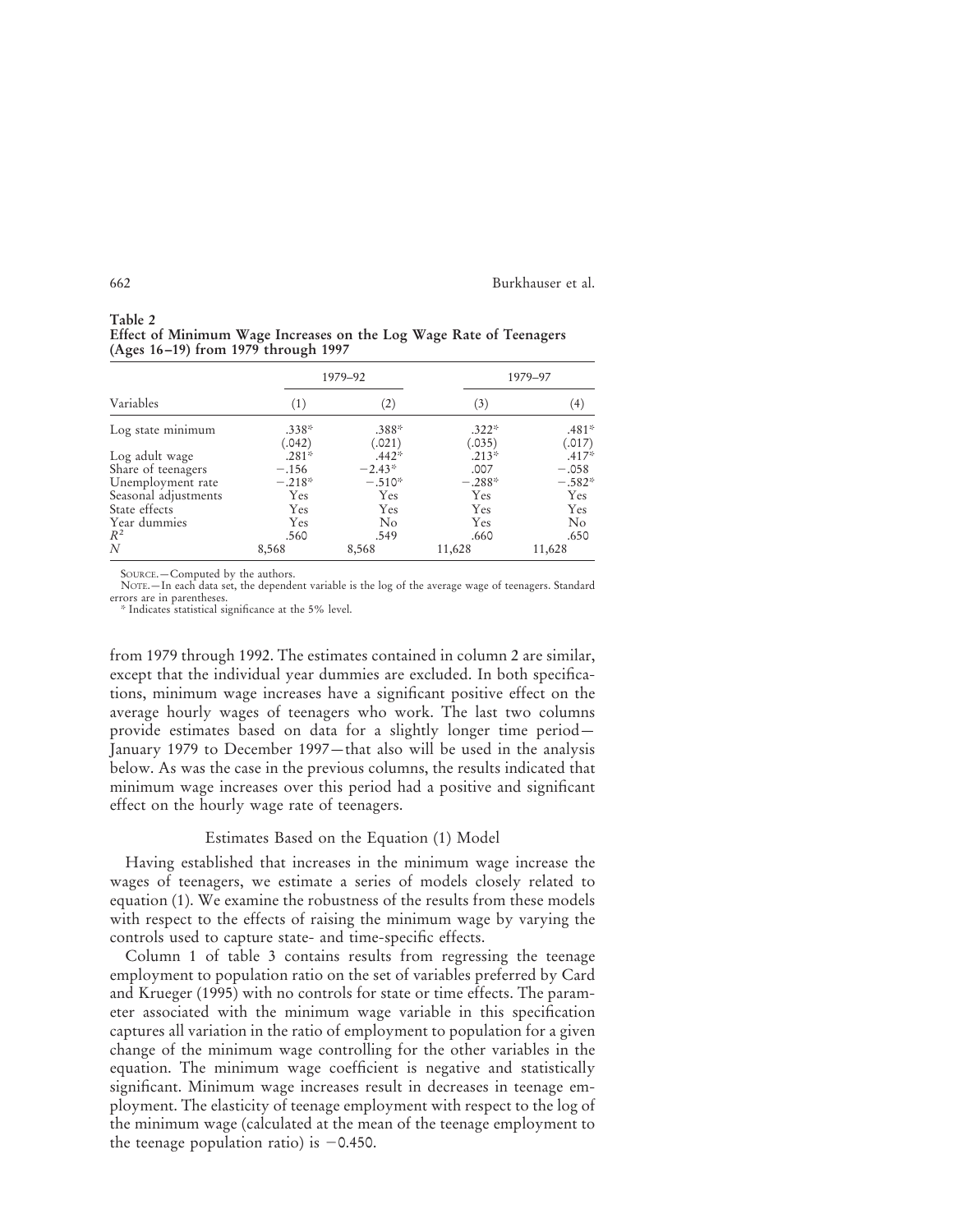**Table 3**

| ---r-- <i>.</i> -            | ా<br>-г   |          |          |          |          |
|------------------------------|-----------|----------|----------|----------|----------|
| Variables                    | (1)       | (2)      | (3)      | (4)      | (5)      |
| Log state minimum            | $-.190*$  | $-.175*$ | $-.186*$ | $-.028$  | $-.189*$ |
|                              | (.017)    | (.016)   | (.014)   | (.028)   | (.015)   |
| Log adult wage               | $.065*$   | $.051*$  | $.050*$  | .018     | $.055*$  |
|                              | (.009)    | (.010)   | (.008)   | (.015)   | (.009)   |
| Share of teenagers           | $-.020$   | .004     | $-.016$  | .008     | $-.017$  |
|                              | (.075)    | (.066)   | (.057)   | (.058)   | (.057)   |
| Unemployment rate            | $-1.026*$ | $-.908*$ | $-.773*$ | $-.573*$ | $-.757*$ |
|                              | (.042)    | (.039)   | (.034)   | (.040)   | (.035)   |
| State effects                | $\rm No$  | Yes      | Yes      | Yes      | Yes      |
| Seasonal adjustment          | No        | $\rm No$ | Yes      | Yes      | Yes      |
| Year dummies                 | No.       | No       | No       | Yes      | No       |
| Recessionary dummy           | No        | $\rm No$ | No       | $\rm No$ | Yes      |
| $R^2$                        | .079      | .345     | .520     | .528     | .521     |
| Auxiliary $R^2$ <sup>a</sup> | .         | .017     | .000     | .895     | .136     |
|                              |           |          |          |          | $-.447$  |
| Elasticity                   | $-.450$   | $-.413$  | $-.440$  | $-.065$  |          |

**Effects of the Minimum Wage on the Ratio of Teenage (Ages 16–19) Employment to Teenage Population (January 1979–December 1992)**

SOURCE.—Computed by the authors.

NOTE.—Column headings are (1) variables preferred by Card and Krueger (1995) with no controls for state or time effects; (2) same as (1), but a set of dummies for state effects is added; (3) same as (2) but a set of controls that seasonably adjust the data on a monthly basis is added; (4) same as (3) but a set of year dummies is added; (5) same as (3) but recession dummy is added for months in which a recession occurred. Standard errors are in parentheses.  $N = 8,568$  for all columns.

<sup>a</sup> Represents the  $R^2$  from a second regression using the log state minimum as the dependent variable. The explanatory variables vary by column and include state effects (col. 2), seasonal effects (col. 3), year effects (col. 4), and recession dummies (col. 5).

\* Indicates statistical significance at the 5% level.

In the next three columns, we sequentially add additional sets of variables to the specification to control for state, seasonal, and year effects. The conceptual argument is that each of these sets of control variables captures unmeasured variation in a given dimension. In column 2, we add a set of dummies to capture state effects. The estimated coefficient on the minimum wage remains negative and significant, although the magnitude of the elasticity falls in comparison to column 1 from  $-0.450$  to  $-0.413$ . These results indicate that the state-specific component of the change in the ratio of employment to population with respect to the minimum wage is relatively small. In column 3, we add a set of controls to column 2 that seasonally adjust the data on a monthly basis.<sup>11</sup> The estimated minimum wage effect remains negative and significant, and the elasticity relative to column 2 rises slightly to  $-0.440$ . Column 4, which contains the set of controls most similar to those used by Card and Krueger (1995), adds a set of individual year dummies to column 3. Like them, we find an insignificant minimum wage effect.

The coefficient on the minimum wage variable becomes insignificant

<sup>&</sup>lt;sup>11</sup> Card and Krueger (1995) did not need to control for seasonal effects since their data was for the month of May in each year.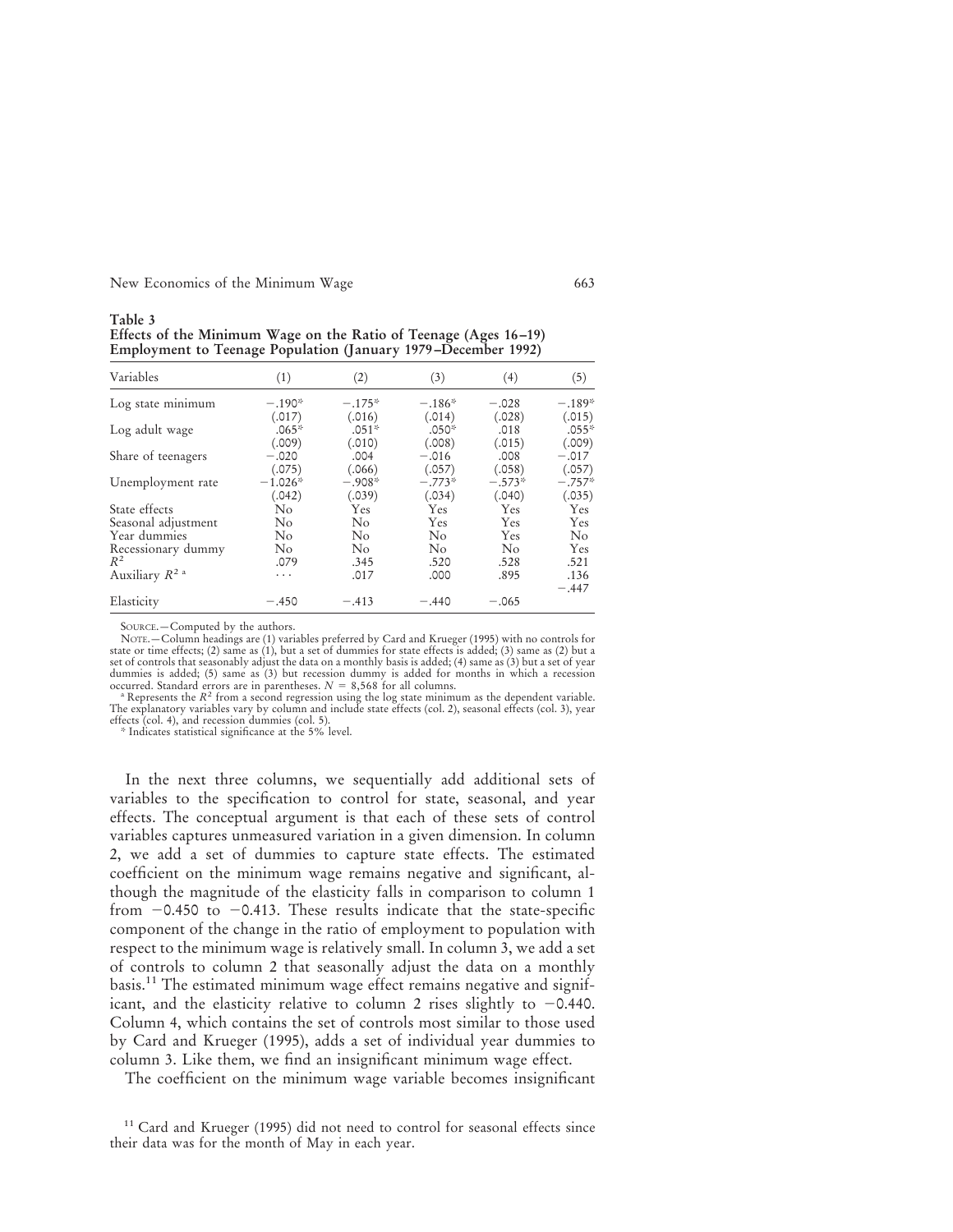when individual year effects are included because those year variables capture most of the variation in the minimum wage variable. The reason for this is that federal minimum wage increases occur once in a given year in our data and those changes make up the greatest part of the variation in the minimum wage variable used here and by prior researchers.

To demonstrate the relationship between the minimum wage variable and the year effects, we provide auxiliary regression results in each column of table 3 to show how much variation is lost in the minimum wage variable as other controls are included in the regression. In our auxiliary regressions, the log state minimum is regressed on the additional dummy variables that are included in each successive column of table 3. When this auxiliary  $R^2$  is larger than the  $R^2$  from the primary regression, it is indicative of a high degree of collinearity.12 Another interpretation is that the auxiliary  $R^2$  shows how much of the variation in the minimum wage variable is removed by including a particular set of controls.

In column 2 we regress the log state minimum on the state dummy variables. The auxiliary  $R^2$  is 0.017, which indicates that state effects capture less than 2% of the total variation in the log state minimum. In column 3, we regress the log state minimum on the seasonal dummy variables. We find little relationship between the seasonal effects and the log state minimum, as the auxiliary  $R^2$  is less than 0.01. In column 4, we regress the log state minimum on individual year dummies. The auxiliary *R*<sup>2</sup> is 0.895. This indicates that approximately 90% of the variation in the constructed minimum wage variable is captured by the individual year dummies. The auxiliary  $R^2$  in column 4 is higher than the  $R^2$  value from the primary regression, which is indicative of a problem with collinearity. Column 4 is the only set of estimates in which this occurs and is the only specification in which minimum wage increases are found to have no effect on employment.

# The Relationship between the Minimum Wage and Year Dummies

We have demonstrated empirically that the inclusion of individual year dummies in a model similar to that estimated in prior research removes the majority of the variation in the minimum wage variable. Here, because we use monthly data, some year-specific variation due to changes in the federal policy remains. In prior studies, however, where only one observation from a particular year was used, the inclusion of year dummies had the effect of removing all variation in the minimum wage variable due to changes in the federal minimum wage. This point is important enough that we digress here to provide a simple derivation that identifies the effect of including the year dummies in equation (1). We also discuss the

<sup>&</sup>lt;sup>12</sup> See Greene (1997) for fuller discussion.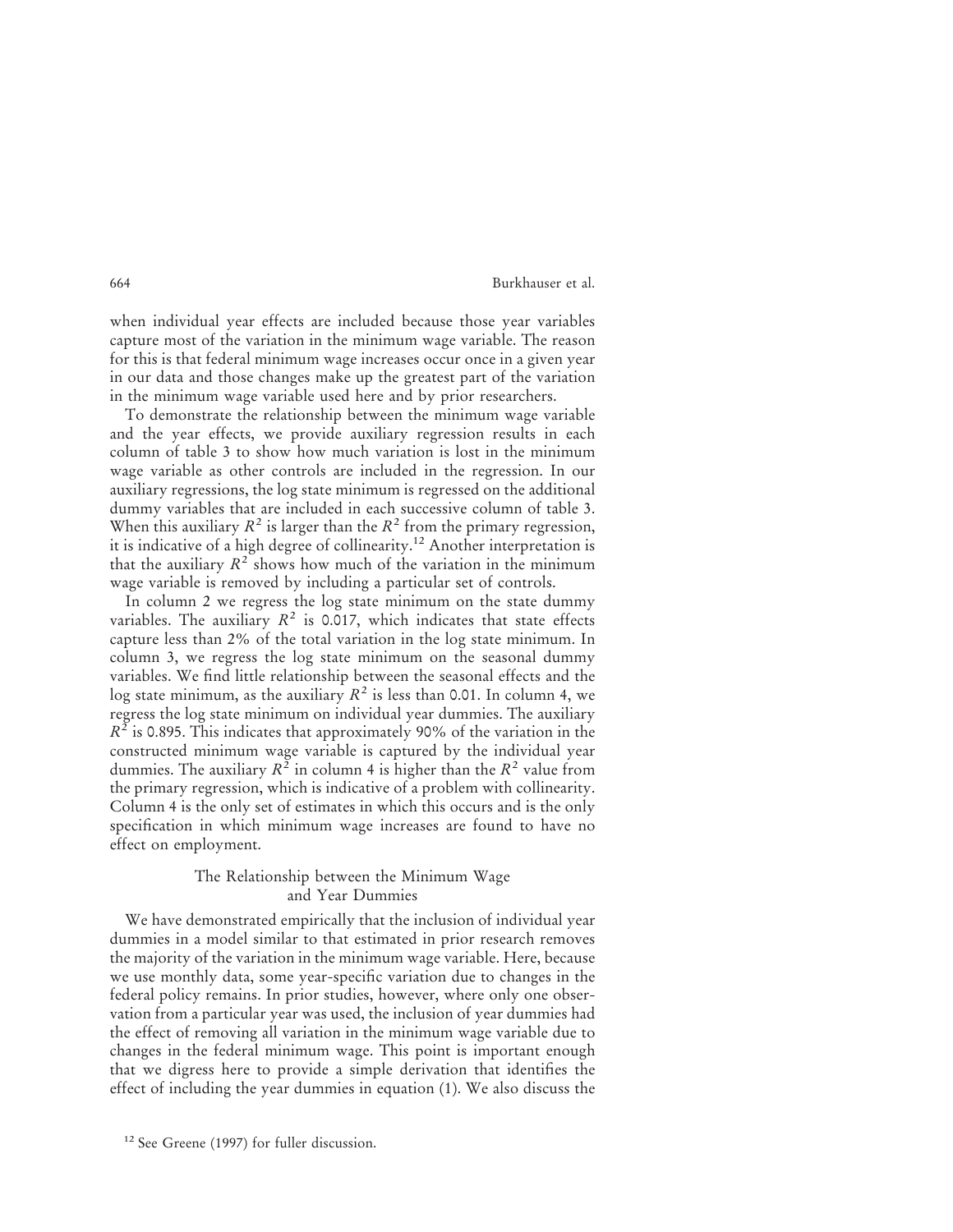implied change in the appropriate interpretation of the results of the model when the year dummies are included. The point is also demonstrated empirically.

Recall that the measure used in equation (1) to capture the effect of the minimum wage on employment is the higher of the state or federal minimum wage in the month of May in each state. Hence,  $MW_i$ , can be rewritten as

$$
MW_{it} = (FED_t + DIFF_{it}),
$$
\n(3)

where *FED<sub>t</sub>* represents the federal level of the minimum wage during time period *t* and  $DIFF_{it}$  represents the difference between the state and federal minimum wage for state *i* during period *t.* Assuming that the federal minimum wage can only take one value per year because only one observation per year is used, we can rewrite the federal minimum wage as a linear function of the individual year dummies:<sup>13</sup>

$$
FED_t = T_t \sigma_t, \tag{4}
$$

where  $\sigma_t$  represents the observed natural log of the federal minimum wage in each year. By substituting (3) and (4) into equation (1), we derive the following equation:

$$
E_{it} = \alpha_0 + \left[ (T_t \sigma_t) + DIFF_{it} \right] \beta + X_{it} \chi_n + T_t \tau_t + S_i \delta_i + \varepsilon_{it}. \tag{5}
$$

Because of the inclusion of the year dummies, equation (5) can be rewritten as

$$
E_{it} = \alpha_0 + DIFF_{it}\beta + X_{it}\chi_n + T_t z_t + S_i\delta_i + \varepsilon_{it},\tag{6}
$$

where  $z_t = (\sigma_t \beta + \tau_t)$ . That is,  $z_t$  represents the estimated effects of changes in federal policy plus any year specific effects.

As equation (6) shows, the parameter  $\beta$ , interpreted by previous authors as capturing the impact of federal minimum wage increases on employment, captures only the effect of deviations between state and federal levels of the minimum wage. Hence, all observations of the minimum wage variable are effectively zero for states that never change their minimum wage relative to the federal level, even in the specific years

<sup>13</sup> The federal minimum wage can have two values when monthly data are used. For example, in 1990, the federal minimum wage was raised in April from \$3.35 to \$3.80. Hence, from January to March 1990, the federal minimum wage equals \$3.35, and from April to December it equals \$3.80. When annual data are used, as in Card and Krueger (1995), the federal minimum wage will have only one value.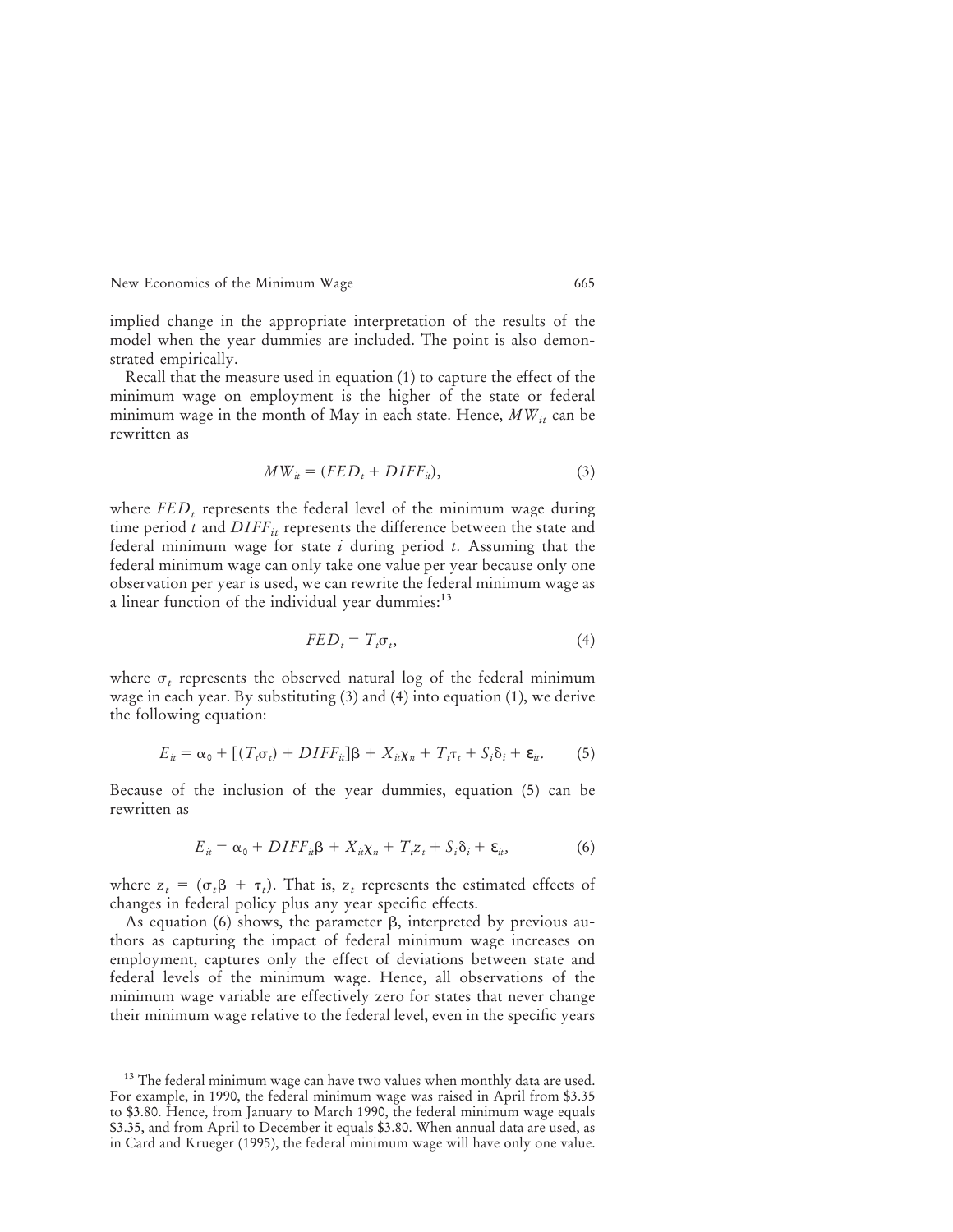when the federal minimum wage increases.<sup>14</sup> Thus, the correct interpretation of b is that it measures the effect of state increases in the minimum wage relative to the federal minimum rather than the effect of federal increases in the minimum wage.

Conceptually, it is possible that one can gauge the effect of a federal policy by looking at the relative experiences of states that decide to pursue their own policies. However, even if the experiences of those states are similar to what happens when a federal minimum wage is increased, it is unclear why one would want to use a model that excludes any variation in the federal minimum wage over time when it is the effect of that specific policy that is of most interest to policy makers. Moreover, unless there are substantial deviations in time and space across political jurisdictions, one is unlikely to obtain precise estimates of the impact of state policies.

We demonstrate the empirical relationship between *DIFF* and the log state minimum variable in table 4. In column 1, we provide estimates of equation (1) that are the same as those discussed as in column 4 of table 3, except that we only use CPS observations from the month of May. This is the same method of data usage employed by Card and Krueger (1995). In column (2), we estimate the same equation, except that we use the difference in the logs of the state and federal minimum wages as the measure of the minimum wage. This construction corresponds to the variable *DIFF* in equation (6). Both estimates contain year dummies. The estimated coefficients on the minimum wage variables are identical, although in one, by construction, we have removed all of the variation in the variable due to the federal minimum wage. These results show that the coefficient for the minimum wage variable in estimates such as those reported by Card and Krueger (1995) capture none of the federal variation in the minimum wage. Thus, the appropriate interpretation of the resulting parameter estimate for  $\beta$  is that it measures the incremental effect of raising state specific minimum wages relative to the federal level.

As we did in table 3, we use auxiliary regression results in table 4 specifications to show how much variation is lost in the minimum wage variable when we use year dummies. As can be seen in column 1, the year dummies capture 93% of the variation in the minimum wage variable. Put in a different way, the remaining variation in the minimum wage variable due to state policies is only 7% of the total. With so little independent variation in state policies, it is not surprising that a precise estimate of the effect of those policies on employment is difficult to obtain.

<sup>14</sup> For example, assume that a state had a minimum wage that was always 10 cents above the federal minimum wage. For this particular state, the value of the log difference would always be 10 cents, even if there were several increases in the state's minimum wage level. Hence, Card and Krueger's (1995) log state minimum variable would not capture any of the changes in the level of this state's minimum wage.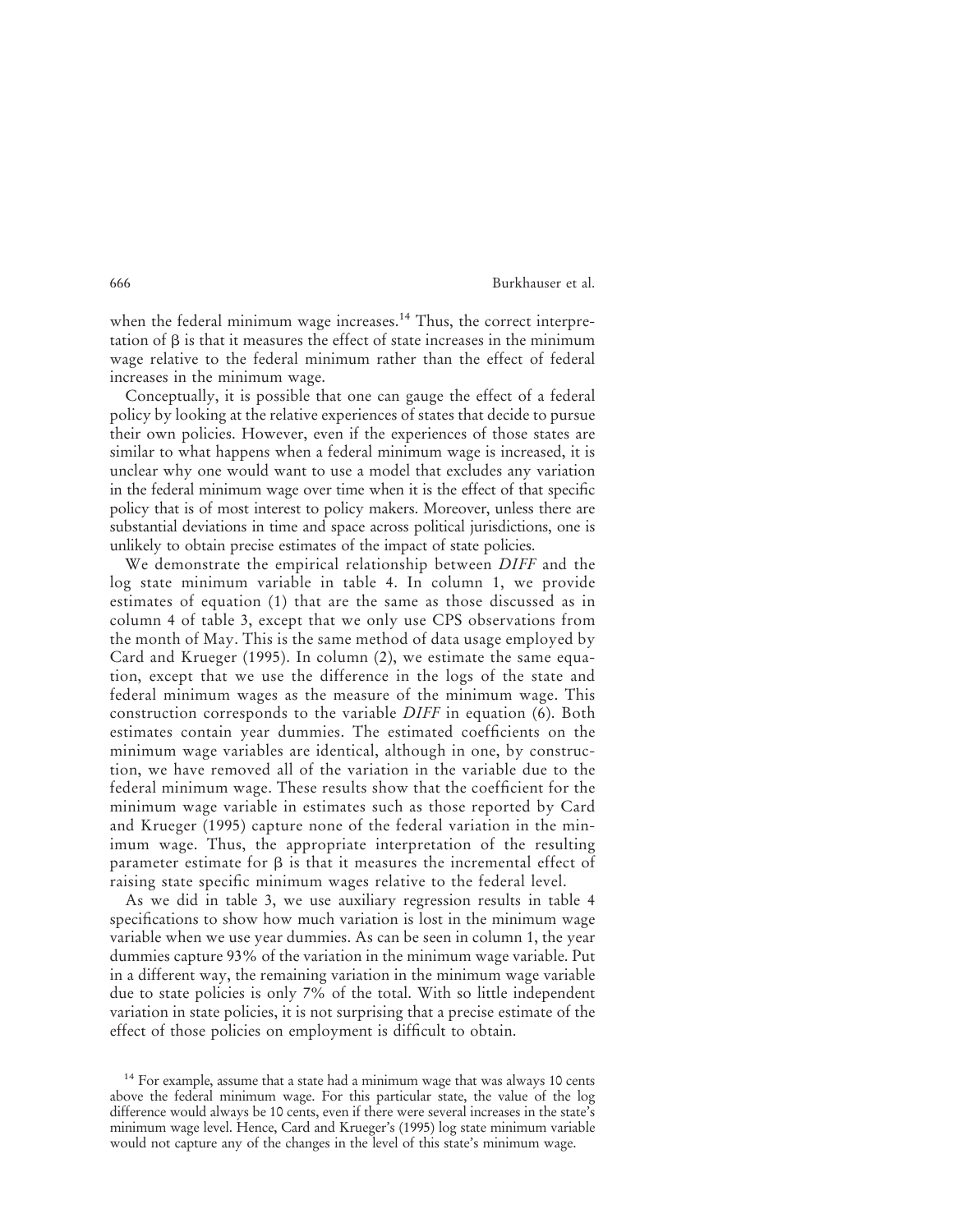| Variables                   | (1)      | (2)      | (3)      | (4)      |
|-----------------------------|----------|----------|----------|----------|
|                             |          |          |          |          |
| Log state minimum           | $-.067$  | .        | $-.204*$ | .        |
|                             | (.112)   |          | (.046)   |          |
| Log difference <sup>a</sup> | .        | $-.067$  | .        | .026     |
|                             |          | (.112)   |          | (.106)   |
| Log adult wage              | .064     | .064     | .052     | $-.040*$ |
|                             | (.056)   | (.056)   | (.028)   | (.020)   |
| Share of teenagers          | $-.393$  | $-.393$  | $-.362$  | $-.304$  |
|                             | (.203)   | (.203)   | (.198)   | (.200)   |
| Unemployment rate           | $-.653*$ | $-.653*$ | $-.803*$ | $-.848*$ |
|                             | (.145)   | (.145)   | (.117)   | (.118)   |
| State effects               | Yes      | Yes      | Yes      | Yes      |
| Year effects                | Yes      | Yes      | No       | No       |
| Auxiliary $R^2$             | .932     | .140     | .017     | .149     |
| $R^2$                       | .484     | .484     | .475     | .459     |
| Elasticity                  | $-.153$  | $-.153$  | $-.481$  | .061     |

**Table 4 Effects of the Minimum Wage on the Ratio of Teenage (Ages 16–19) Employment to Teenage Population (Annual Data, May 1979–May 1992)**

SOURCE.—Computed by the authors.

NOTE.—Column headings are (1) variables preferred by Card and Krueger (1995); (2) same as (1), except the minimum wage is measured as the log difference; (3) includes all of the control variables preferred by Card and Krueger except year effects; (4) same as 3 except the minimum wage is measured<br>as the log difference. Standard errors are in parentheses.  $N = 714$  for all columns.<br><sup>a</sup> Natural log of the state minimu

federal minimum wage exceeds the state minimum wage, the log difference equals zero.

\* Indicates statistical significance at the 5% level.

The final two columns of table 4 show that when year effects are not included, the log difference and the log state minimum variables are quite different. Hence, the relationship between the log difference and the log state minimum wage variable holds only when year effects are included. Also note that the point estimate on the log state minimum variable in column 3 is negative and significant when year effects are excluded.

#### Alternative Macroeconomic Controls

A potential criticism of the specifications in table 3 that do not control for individual year effects (cols. 1–3) is that they do not include sufficient macroeconomic and policy controls, even though variables for the unemployment rate and adult wage rate are included in the specification.<sup>15</sup> Hence, it could be argued that the minimum wage variable is capturing these effects. For example, in equation (4) we show that the federal minimum wage, which makes up much of the variation in the log state minimum variable, could be written as a function of individual year effects. Therefore, it could be argued that

<sup>&</sup>lt;sup>15</sup> Another possible criticism is that the variables are not cointegrated and that the results are spurious. We performed appropriate panel tests of cointegration and found that all of the models in table 3 are cointegrated.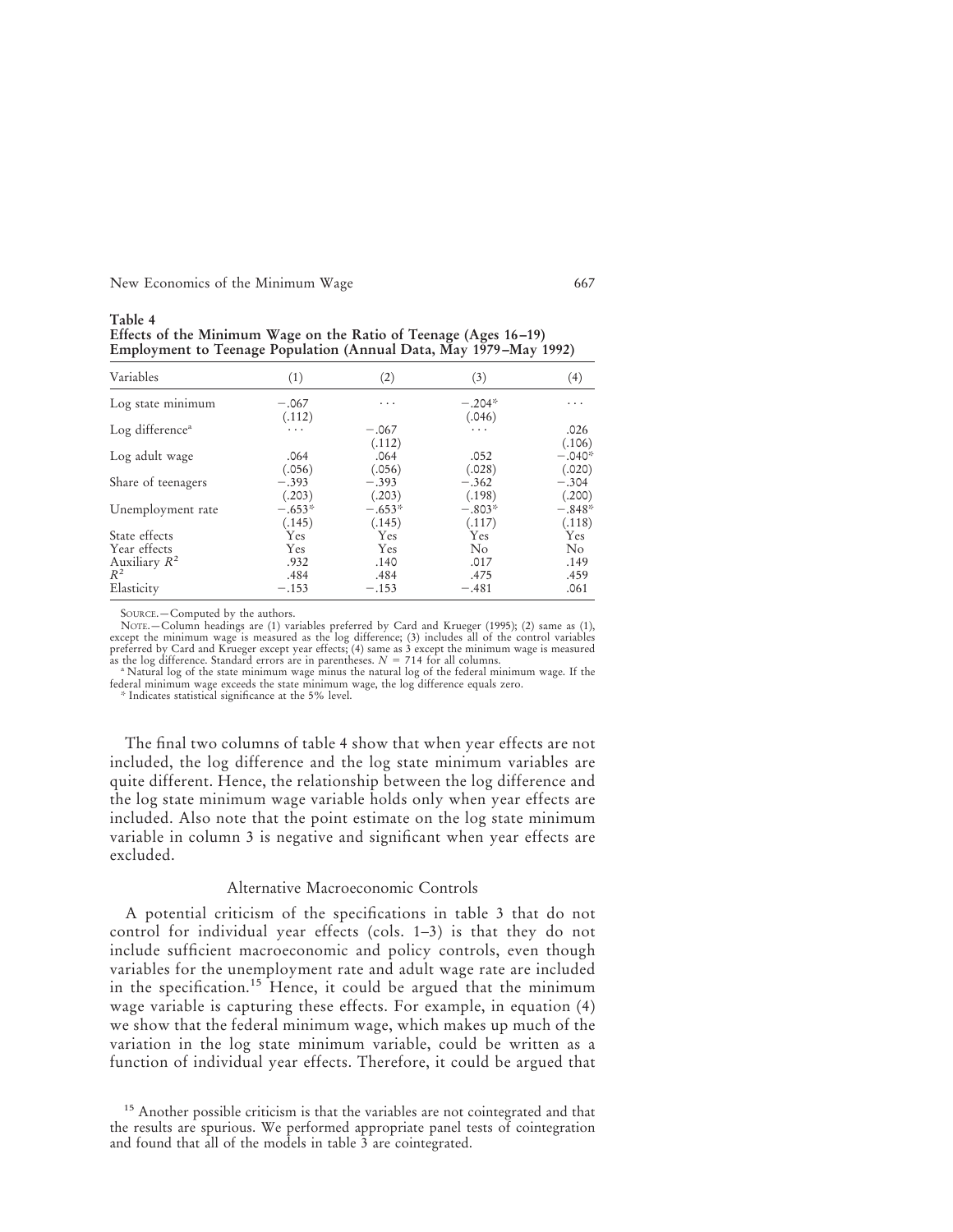it is difficult to differentiate the effect of a minimum wage increase from the effect of other unobserved macroeconomic factors in a given year.

In column 5 of table 3 we more fully account for macroeconomic factors by including a dummy variable equal to one for each month in which the economy was officially in recession to our column 3 specification.16 Presumably, the state of the business cycle was one of the initial concerns that prompted the inclusion of controls for every time period in the data. We find that the estimated minimum wage coefficient is negative and significant with an estimated elasticity of  $-0.447$ . This value is slightly larger than that estimated in column 3.

In summary, using a framework similar to Card and Krueger (1995), we find that the minimum wage has a negative and significant effect on teenage employment across all our specifications except one. Only when individual year effects are included is the estimated effect of the minimum wage insignificant. We show theoretically and empirically, however, that it is reasonable to discount that particular specification because it fails to capture variation in the minimum wage variable due to changes in federal policy. The estimated elasticities from the other models range from  $-0.413$  to  $-0.450$ , which is somewhat larger than the range reported by Brown et al. (1982) of  $-0.1$  to  $-0.3$ .

# Lagged Employment Effects

Neumark and Wascher (1994) argue that the employment effects of minimum wage increases do not occur instantaneously. There are many reasons why this seems plausible. Including lagged effects of a minimum wage increase is another method of exploring the robustness of equation (1) in the dimension of time.

In table 5, we estimate all the specifications reported in table 3 but include a 1-year lagged value of the minimum wage in each column. We find that the effect of both the current value of the minimum wage and the lagged value of the minimum wage are negative and significant in the first three columns. We calculate the elasticity as the sum of the employment change when the minimum wage is increased and main-

<sup>16</sup> From January 1979 through December 1998 there were 32 official recessionary months (U.S. Department of Commerce, table 51, various years). We tested alternative specifications that included a dummy variable for each of the 32 months. Based on an *F*-test, we found that the single dummy variable capturing recessionary period was preferred to the 32 recessionary dummies. In both specifications, the estimated minimum wage elasticities are virtually identical.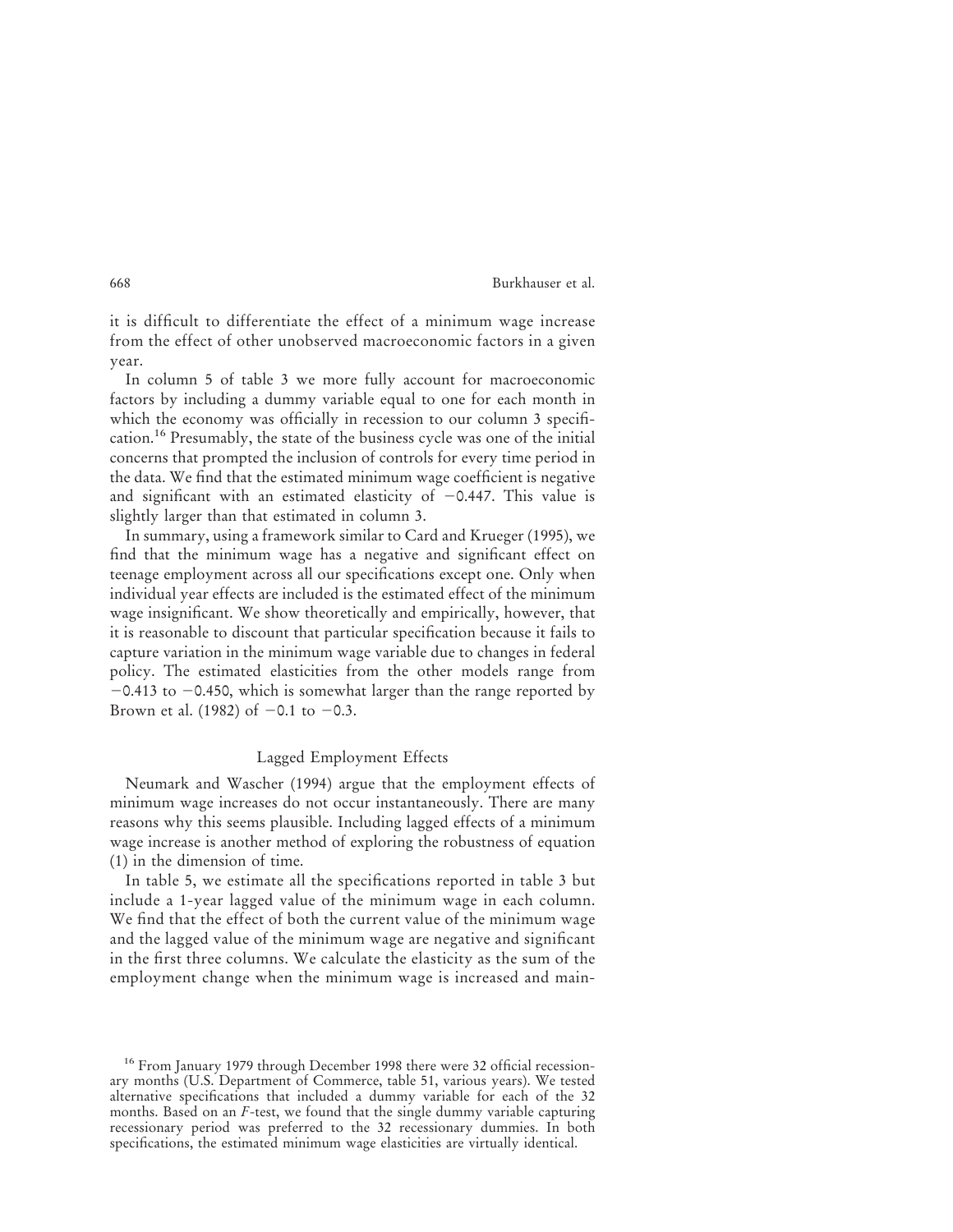**Table 5**

| Variables          | (1)                | (2)                | (3)                | (4)                | (5)                |
|--------------------|--------------------|--------------------|--------------------|--------------------|--------------------|
| Log state minimum  | $-.101*$<br>(.027) | $-.098*$<br>(.023) | $-.093*$<br>(.020) | .014<br>(.031)     | $-.070*$<br>(.023) |
| Log state minimum  |                    |                    |                    |                    |                    |
| lagged 1 year      | $-.112*$<br>(.030) | $-.122*$<br>(.026) | $-.154*$<br>(.023) | $-.106*$<br>(.032) | $-.181*$<br>(.026) |
| Log adult wage     | $.068*$<br>(.010)  | $.072*$<br>(.011)  | $.080*$<br>(.010)  | .016<br>(.016)     | $.089*$<br>(.011)  |
| Share of teenagers | $-.132$<br>(.079)  | $-.031$<br>(.070)  | $-.055$<br>(.060)  | $-.004$<br>(.061)  | $-.056$<br>(.060)  |
| Unemployment       |                    |                    |                    |                    |                    |
| rate               | $-.974*$<br>(.045) | $-.851*$<br>(.044) | $-.701*$<br>(.038) | $-.583$<br>(.041)  | $-.685*$<br>(.039) |
| State effects      | $\rm No$           | Yes                | Yes                | Yes                | Yes                |
| Seasonal           |                    |                    |                    |                    |                    |
| adjustment         | No                 | No                 | Yes                | Yes                | Yes                |
| Year dummies       | $\rm No$           | No                 | $\rm No$           | Yes                | No                 |
| Recession dummy    | $\rm No$           | No                 | $\rm No$           | $\rm No$           | Yes                |
| $R^2$              | .076               | .343               | .516               | .523               | .518               |
| Elasticity         | $-.505$            | $-.519$            | $-.584$            | $-.217$            | $-.593$            |

**Effects of the Minimum Wage on the Ratio of Teenage (Ages 16–19) Employment to Teenage Population Initially and after 1 Year (January 1980–December 1992)**

SOURCE.—Computed by the authors.

NOTE.—Column headings are (1) variables preferred by Card and Krueger (1995) with no controls for state or time effects; (2) same as (1) but a set of dummies for state effects is added; (3) same as (2) but a set of controls that seasonably adjust the data on a monthly basis is added; (4) same as (3) but a set of year dummies is added; (5) same as (3) but a recession dummy is added for months in which a recession occurred. Standard errors are in parentheses.  $N = 7,956$  for all columns.

\* Indicates statistical significance at the 5% level.

tained.<sup>17</sup> The estimated elasticities in these columns range from  $-0.505$ to  $-0.584$ .

Column 4 adds individual year dummies to the specification. Because the lagged values of the minimum wage have an empirical relationship to the individual year dummies similar to that of the contemporaneous value, the variation in this variable is also reduced greatly by the inclusion of year controls. Nonetheless, the coefficient of the lagged variable is negative and significant with an elasticity of  $-0.217$ .

In column 5, the effect of both the current value of the minimum wage and lagged value of the minimum wage are negative and significant with an associated elasticity of  $-0.593$ . Since they capture longer-term effects of minimum wage increases, the elasticities in table 5 are somewhat higher relative to those in table 3.

 $17$  This elasticity measure is calculated as the sum of the coefficients on the log state minimum and lag state minimum divided by the employment to population ratio.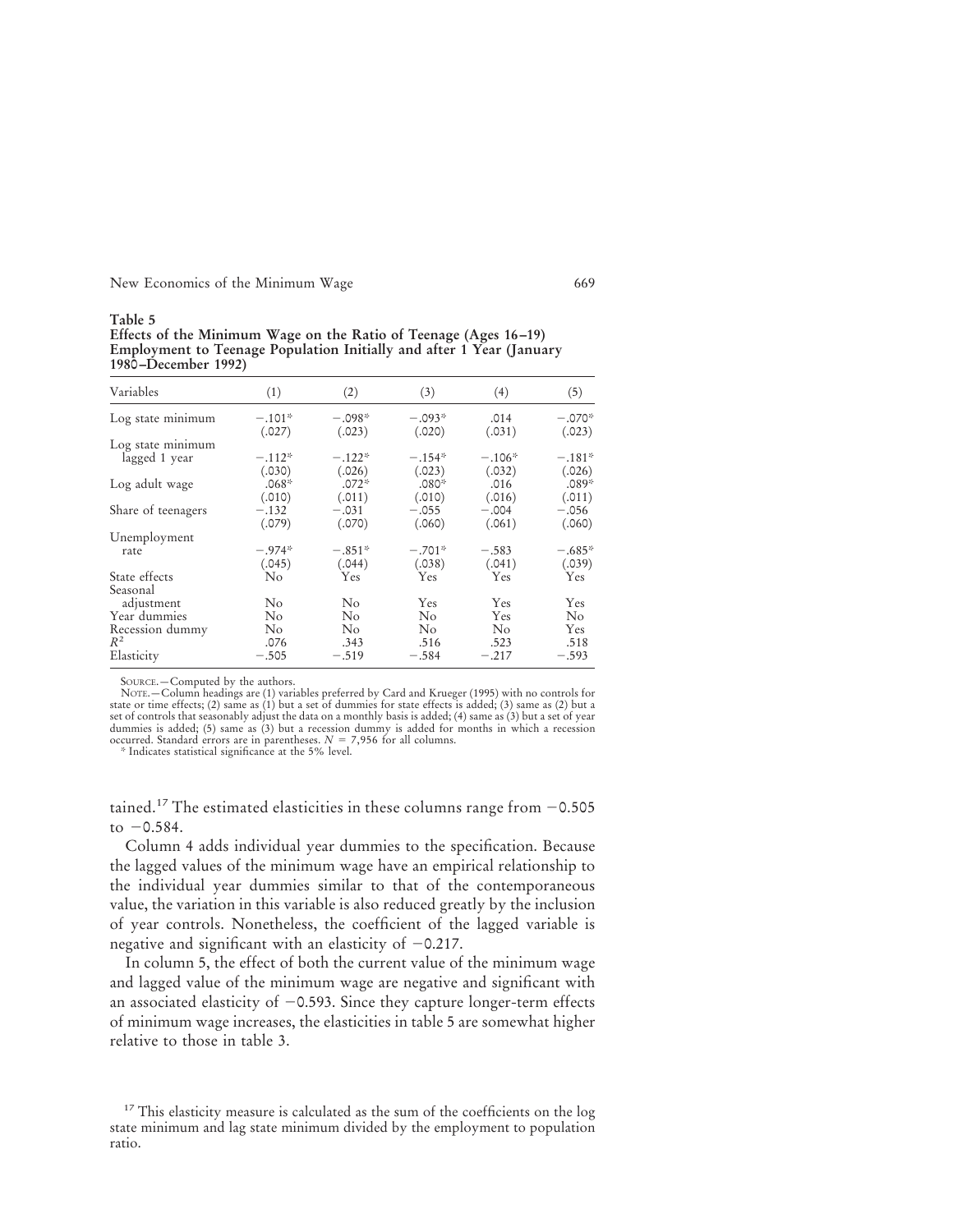# A Reestimation of Deere et al.

In tables 3–5 we used the log state minimum variable in Card and Krueger (1995) to capture the effect of minimum wage increases on employment. Deere et al. (1995) use a more flexible approach that allows the relationship between minimum wage increases and employment to be nonlinear. In this spirit, we construct a set of dummy variables for each value of the minimum wage during the period from January 1980 through December 1992 to estimate equation (2). This is feasible since over this 13-year period there were only five federal minimum wage levels and 26 state minimum wage levels, that exceeded them in any of these years. We exclude the dummy variable representing the level of \$3.35 and measure changes in employment relative to that level of minimum wage. One difference between our specifications and those of Deere et al. (1995) is that we also include a dummy variable for each state and federal minimum wage increase.<sup>18</sup> Another difference is that we use monthly data rather than one annualized observation.

Table 6 provides the results from estimates of equation (2). With the exception of the minimum wage variable, the control variables in each of the columns are identical to those used in table 3. The specification that includes individual year effects is not identified because of perfect collinearity.<sup>19</sup> The abbreviated results shown in each column are obtained from estimations that include a set of variables that represent all 31 values of the minimum wage between January 1979 and December 1992. These values include the five federal minimum wage values of \$2.90, \$3.00, \$3.35, \$3.80, and \$4.25, as well as 26 other values that individual states set over this time period and that exceeded the federal minimum wages. All these minimum wage values are reported in appendix table A1. In table 6, we only report the

<sup>18</sup> We are cautious in interpreting these results relative to individual state minimum wage values, however. By far, the most prevalent values are those associated with the federal minimum wage levels. It is important to note that while there are 26 state and five federal minimum wage values in the data, the prevalence of the values is not uniform in the data. Some state minimum wage values represent relatively rare events that are linked to only one state. See appendix table A1. Further, some values of the state minimum wage levels were higher than the federal level for only a short period of time (e.g., the \$3.75 level of the state minimum wage in Vermont was in effect only from January through March 1990, when the federal minimum was increased to \$3.75). Finally, some state minimum wage levels are not comparable to \$3.35 because their state minimum wage level was always over \$3.35 starting in 1979 (e.g., Alaska has never had a state minimum

wage lower than \$3.40).<br><sup>19</sup> This equation could not be identified because the individual year dummies along with the other controls are perfectly collinear with the federal minimum wage increases.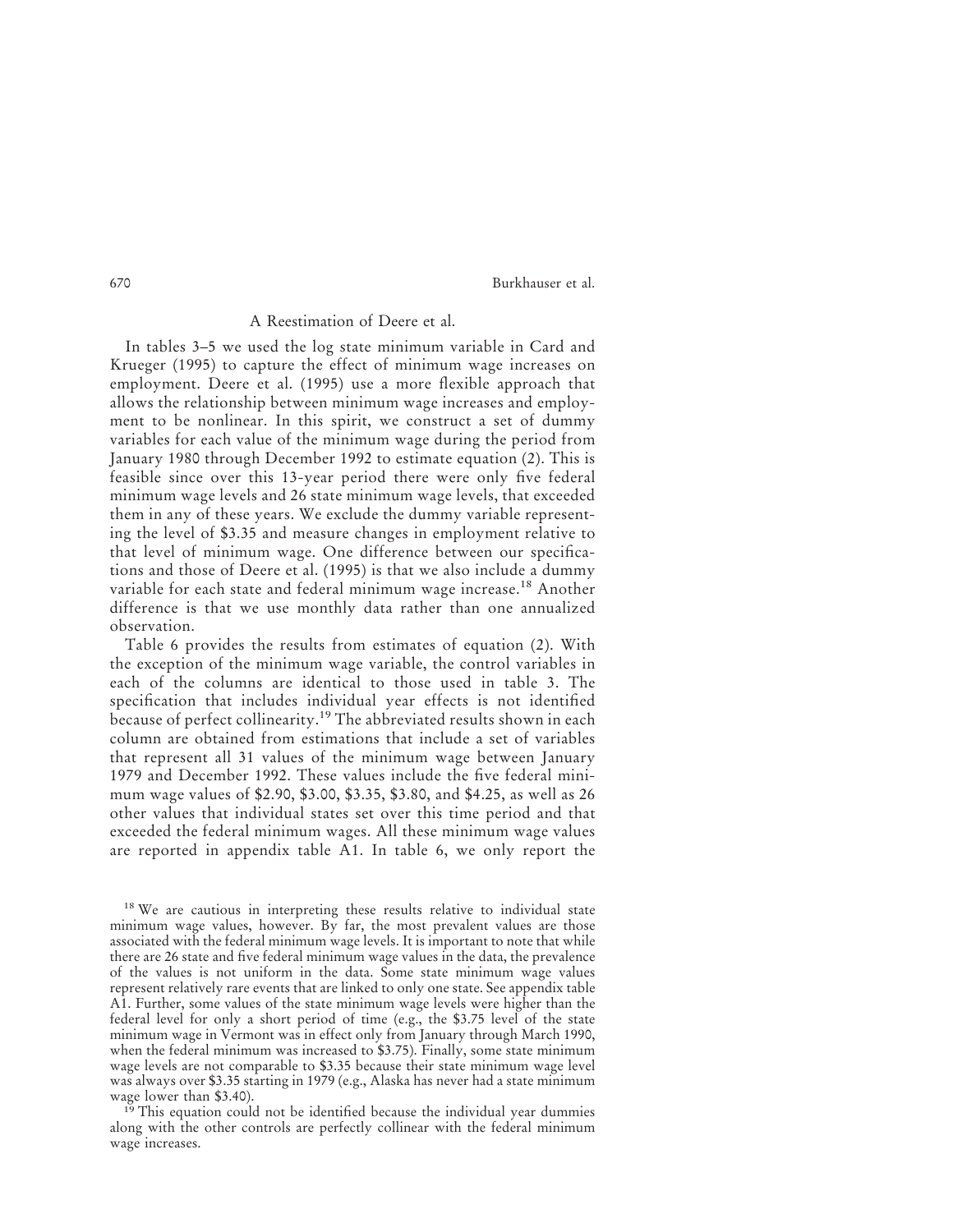| (1)            | (2)                                                                                            | (3)                                                                                                       | (5)                                                                              |
|----------------|------------------------------------------------------------------------------------------------|-----------------------------------------------------------------------------------------------------------|----------------------------------------------------------------------------------|
| $-.029*$       | $-.024*$                                                                                       | $-.022*$                                                                                                  | $-.016*$                                                                         |
| $-.042*$       | $-.043*$                                                                                       | $-.046*$                                                                                                  | (.007)<br>$-.048*$                                                               |
| $.067*$        | $.065*$                                                                                        | $.063*$                                                                                                   | (.004)<br>$.077**$                                                               |
| $-.077$        | $-.079$                                                                                        | $-.026$                                                                                                   | (.011)<br>$-.038$                                                                |
| $-.928*$       | $-.859*$                                                                                       | $-.712*$                                                                                                  | (.057)<br>$-.681*$                                                               |
| N <sub>o</sub> | Yes                                                                                            | Yes                                                                                                       | (.038)<br>Yes                                                                    |
| N <sub>o</sub> | N <sub>o</sub>                                                                                 | Yes                                                                                                       | Yes                                                                              |
|                |                                                                                                |                                                                                                           | Yes                                                                              |
|                | .351                                                                                           | .523                                                                                                      | .525                                                                             |
|                |                                                                                                |                                                                                                           | $-.273$                                                                          |
|                |                                                                                                |                                                                                                           | $-.426$                                                                          |
|                | (.006)<br>(.004)<br>(.009)<br>(.074)<br>(.044)<br>N <sub>o</sub><br>.103<br>$-.502$<br>$-.375$ | ----------<br>v<br>(.005)<br>(.004)<br>(.011)<br>(.066)<br>(.043)<br>N <sub>o</sub><br>$-.430$<br>$-.380$ | (.004)<br>(.004)<br>(.010)<br>(.057)<br>(.037)<br>$\rm No$<br>$-.396$<br>$-.406$ |

**Table 6 Effects of the Minimum Wage on the Ratio of Teenage (Ages 16–19) Employment to Teenage Population (January 1979–December 1992)**

SOURCE.—Computed by the authors.

NOTE.—Column headings are (1) variables preferred by Card and Krueger (1995) with no controls for state or time effects; (2) same as (1) but a set of dummies for state effects is added; (3) same as (2) but a set of controls that seasonably adjust the data on a monthly basis is added; and (5) same as (3) but a recession dummy is added for months in which a recession occurred. The column (4) specification could not be estimated because the individual year effects were perfectly collinear with the dummies for the federal minimum wage level variables. Standard errors are in parentheses.  $N = 8,568$  for all columns.

federal minimum wage level variables. Standard errors are in parentheses.  $N = 8,568$  for all columns.<br><sup>a</sup> Relative to \$3.35. Although only the parameters associated with the levels of \$3.80 and \$4.25 are reported here, va

\* Indicates statistical significance at the 5% level.

coefficients on the minimum wage at the levels of \$3.80 and \$4.25. In appendix table A2, we report the coefficients on the 30 individual minimum wage values in the column 3 specification (the \$3.35 level is omitted). We interpret these minimum wage coefficients as measuring the effect of a given level of minimum wage on employment relative to \$3.35.

Table 6 results are similar to estimates presented in the previous tables. The parameters measuring the increase in the minimum wage from \$3.35 to \$3.80 and to \$4.25 are each negative and significant. The elasticities associated with the increase to \$3.80 range from  $-0.273$  to  $-0.502$ . The elasticities associated with the increase to \$4.25 range from  $-0.375$  to  $-0.426$ <sup>20</sup> The macroeconomic climate when the minimum wage was raised to these levels from 1990 to 1992 was relatively poor in comparison

<sup>20</sup> The coefficients for the other federal minimum wage values coefficients in our data (i.e., for levels at \$2.90 and \$3.10) are positive and significant (see appendix table A2 for more information). This is expected because the excluded category, \$3.35, represents a higher minimum wage level. Hence, at all levels of the federal minimum wage, we find a negative and significant effect of a minimum wage increase on employment.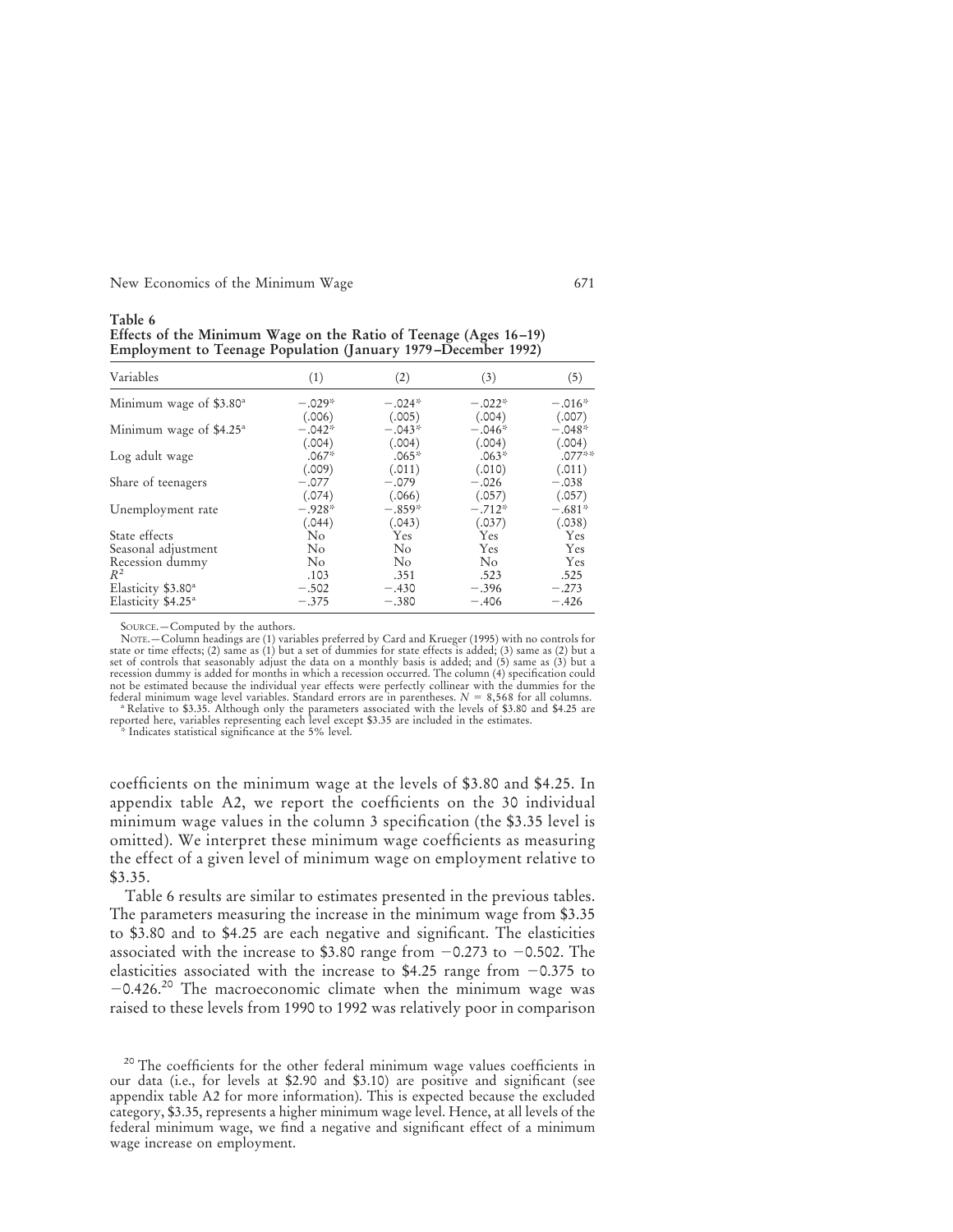to other periods, and some of this effect may be captured in the minimum wage coefficient.

#### State-Level Autocorrelation and Heteroskedasticity Corrections

Table 7 tests the sensitivity of the results of tables 3, 5, and 6 by exploring alternative specifications of the error term. We repeat the specifications contained in columns 3–5 of tables 3, 5, and 6 but now allow for state-specific autocorrelation parameters, state-specific heteroskedasticity, and across-state correlation. In general, the pattern of results is similar to that found in the previous tables. There are some differences. Most notable is the fact that the minimum wage specification of equation (1), which includes year dummies, now has the more conventional negative and significant effect on employment, although its elasticity is smaller than that found in the other columns. In general, these corrections increase the size of the negative estimated effect of the minimum wage with respect to employment. The range of estimated elasticities of teenage employment with respect to the minimum wage across all specifications is  $-0.204$  through  $-0.569$ .

#### Effects of Recent Minimum Wage Increases

The federal minimum wage was increased from \$4.25 per hour to \$4.75 per hour in October of 1996 and then to \$5.15 per hour in October 1997. In table 8, we add monthly data from the outgoing rotation groups of the CPS through December 1997, the most recent months available to us. We do this to test the sensitivity of our results during a period of more robust economic growth. To the degree that parameter estimates obtained during periods of weak growth or recession are likely to overstate the negative employment effects of raising the minimum wage, the complimentary argument is that the estimates presented in this section should understate to some degree the impact of that policy on employment. The natural variation in the growth of the economy thus provides us with an opportunity to see if uncontrolled macroeconomic effects in earlier periods influence the results we have reported.

The specifications estimated are identical to those contained in table 7, except that we do not make any corrections for the error term. In the first three columns, we report the results based on model (1) controlling for contemporaneous effects of the minimum wage on employment. These results correspond to columns 3–5 in table 3. The pattern of results is identical, though the estimated elasticity in each column is lower relative to table 3. This is not surprising given our priors about minimum wage increases in an expanding economy. With the exception of the specification that includes individual year dummies, the estimated coefficients are negative and significant at the 5% level.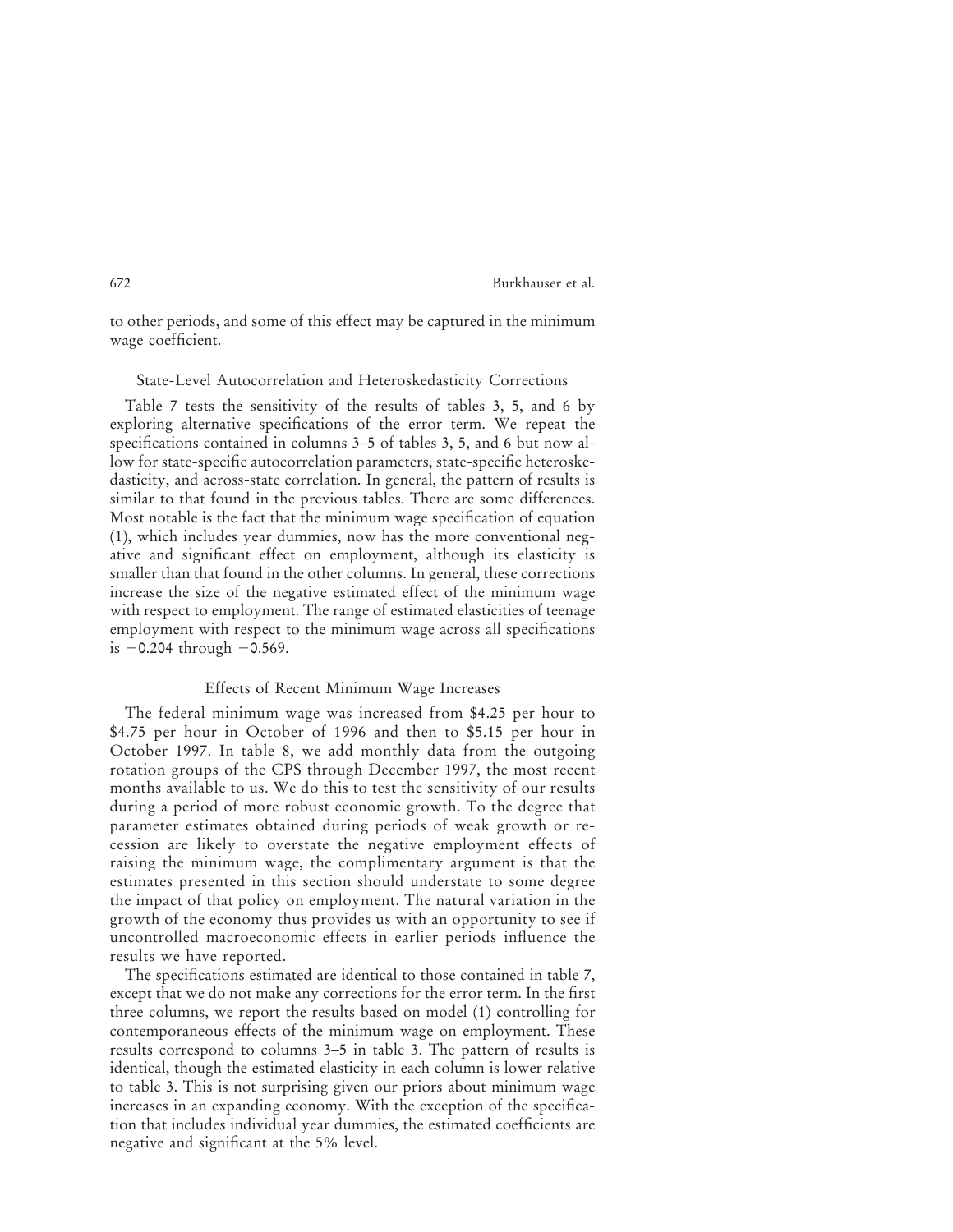|        | I<br>Î<br>I<br>ده<br>ده<br>wage on the<br>i | ć<br>$\overline{\phantom{a}}$<br>Ì<br>l, |
|--------|---------------------------------------------|------------------------------------------|
|        |                                             |                                          |
|        |                                             |                                          |
| Ì      |                                             |                                          |
| į<br>j | ;<br>;<br>;<br>l                            |                                          |

| Autocorrelation and Heteroskedasticity          |                              |                |                                                                                                                                                                                                                                                                                                                                                      |               | Correction to Teenage Population Katio (January 1979–December 1992) |                 |                                                                                                                                                                                                                                                                                                                                                  |                                                                                                                                                                   |
|-------------------------------------------------|------------------------------|----------------|------------------------------------------------------------------------------------------------------------------------------------------------------------------------------------------------------------------------------------------------------------------------------------------------------------------------------------------------------|---------------|---------------------------------------------------------------------|-----------------|--------------------------------------------------------------------------------------------------------------------------------------------------------------------------------------------------------------------------------------------------------------------------------------------------------------------------------------------------|-------------------------------------------------------------------------------------------------------------------------------------------------------------------|
|                                                 |                              | Table 3        |                                                                                                                                                                                                                                                                                                                                                      |               | Table 5                                                             |                 | Table 6 <sup>ª</sup>                                                                                                                                                                                                                                                                                                                             |                                                                                                                                                                   |
| Variables                                       | $\odot$                      | $\mathfrak{t}$ | $\widehat{c}$                                                                                                                                                                                                                                                                                                                                        | $\widehat{c}$ | $\mathfrak{D}$                                                      | $\widetilde{5}$ | $\widehat{c}$                                                                                                                                                                                                                                                                                                                                    | $\widehat{5}$                                                                                                                                                     |
| Minimum wage of \$3.80 <sup>b</sup>             |                              |                |                                                                                                                                                                                                                                                                                                                                                      |               |                                                                     |                 |                                                                                                                                                                                                                                                                                                                                                  | $-023*$<br>$(-004)$<br>$-048*$                                                                                                                                    |
| Minimum wage of \$4.2                           | $\vdots$                     | $\vdots$       | $\vdots$                                                                                                                                                                                                                                                                                                                                             | $\vdots$      |                                                                     |                 | $-0.38$<br>$-0.033$<br>$-0.003$<br>$-0.003$<br>$-0.003$                                                                                                                                                                                                                                                                                          |                                                                                                                                                                   |
| Log state minimum                               |                              |                | $^{+197*}_{(.013)}$                                                                                                                                                                                                                                                                                                                                  |               |                                                                     |                 |                                                                                                                                                                                                                                                                                                                                                  | $\vdots$                                                                                                                                                          |
|                                                 | $-192$<br>(.012)<br>$\vdots$ | (0.024)        |                                                                                                                                                                                                                                                                                                                                                      |               |                                                                     |                 |                                                                                                                                                                                                                                                                                                                                                  |                                                                                                                                                                   |
| Log state minimum lagged 1 year                 |                              |                |                                                                                                                                                                                                                                                                                                                                                      |               | 607280707377                                                        |                 | $\vdots$                                                                                                                                                                                                                                                                                                                                         | $\vdots$                                                                                                                                                          |
| Log adult wage                                  |                              |                |                                                                                                                                                                                                                                                                                                                                                      |               |                                                                     |                 |                                                                                                                                                                                                                                                                                                                                                  |                                                                                                                                                                   |
|                                                 |                              |                | $\begin{array}{l} \tilde{C}^*_{1,2} \\ \tilde{C}^*_{2,3} \\ \tilde{C}^*_{3,4} \\ \tilde{C}^*_{4,5} \\ \tilde{C}^*_{5,6} \\ \tilde{C}^*_{5,6} \\ \tilde{C}^*_{6,7} \\ \tilde{C}^*_{7,7} \\ \tilde{C}^*_{8,7} \\ \tilde{C}^*_{9,7} \\ \tilde{C}^*_{1,7} \\ \tilde{C}^*_{1,7} \\ \tilde{C}^*_{1,7} \\ \tilde{C}^*_{1,7} \\ \tilde{C}^*_{1,7} \\ \tilde$ |               |                                                                     |                 | $\begin{array}{l} 81.38 \\ -1.31 \\ -1.31 \\ -1.31 \\ -1.31 \\ -1.31 \\ -1.32 \\ -1.33 \\ -1.34 \\ -1.35 \\ -1.37 \\ -1.37 \\ -1.37 \\ -1.37 \\ -1.37 \\ -1.37 \\ -1.37 \\ -1.37 \\ -1.37 \\ -1.37 \\ -1.37 \\ -1.37 \\ -1.37 \\ -1.37 \\ -1.37 \\ -1.37 \\ -1.37 \\ -1.37 \\ -1.37 \\ -1.37 \\ -1.37 \\ -1.37 \\ -1.37 \\ -1.37 \\ -1.37 \\ -1$ | $(393)$<br>$(309)$<br>$(309)$<br>$(309)$<br>$(309)$<br>$(309)$<br>$(309)$<br>$(309)$<br>$(309)$<br>$(309)$<br>$(309)$<br>$(309)$<br>$(309)$<br>$(309)$<br>$(309)$ |
| Share of teenagers                              |                              |                |                                                                                                                                                                                                                                                                                                                                                      |               |                                                                     |                 |                                                                                                                                                                                                                                                                                                                                                  |                                                                                                                                                                   |
|                                                 |                              |                |                                                                                                                                                                                                                                                                                                                                                      |               |                                                                     |                 |                                                                                                                                                                                                                                                                                                                                                  |                                                                                                                                                                   |
| Unemployment rate                               |                              |                |                                                                                                                                                                                                                                                                                                                                                      |               |                                                                     |                 |                                                                                                                                                                                                                                                                                                                                                  |                                                                                                                                                                   |
|                                                 |                              |                |                                                                                                                                                                                                                                                                                                                                                      |               |                                                                     |                 |                                                                                                                                                                                                                                                                                                                                                  |                                                                                                                                                                   |
| State effects                                   |                              |                |                                                                                                                                                                                                                                                                                                                                                      |               |                                                                     |                 |                                                                                                                                                                                                                                                                                                                                                  |                                                                                                                                                                   |
| Seasonal adjustment                             |                              |                |                                                                                                                                                                                                                                                                                                                                                      |               |                                                                     |                 |                                                                                                                                                                                                                                                                                                                                                  |                                                                                                                                                                   |
|                                                 |                              |                |                                                                                                                                                                                                                                                                                                                                                      |               |                                                                     |                 |                                                                                                                                                                                                                                                                                                                                                  |                                                                                                                                                                   |
| Recession dummy<br>Year dummies                 |                              |                |                                                                                                                                                                                                                                                                                                                                                      |               |                                                                     |                 |                                                                                                                                                                                                                                                                                                                                                  |                                                                                                                                                                   |
|                                                 |                              |                |                                                                                                                                                                                                                                                                                                                                                      |               |                                                                     |                 |                                                                                                                                                                                                                                                                                                                                                  |                                                                                                                                                                   |
| Elasticity<br>Elasticity at \$3.80 <sup>b</sup> |                              |                |                                                                                                                                                                                                                                                                                                                                                      |               |                                                                     | ÷               |                                                                                                                                                                                                                                                                                                                                                  |                                                                                                                                                                   |
| Elasticity at \$4.25 <sup>b</sup>               | $\vdots$                     | $\vdots$       | $\vdots$                                                                                                                                                                                                                                                                                                                                             | $\vdots$      | $\vdots$                                                            | $\vdots$        |                                                                                                                                                                                                                                                                                                                                                  |                                                                                                                                                                   |
| the authors.<br>SOURCE.-Computed by             |                              |                |                                                                                                                                                                                                                                                                                                                                                      |               |                                                                     |                 |                                                                                                                                                                                                                                                                                                                                                  |                                                                                                                                                                   |

NOTE.—Column headings are for the time series cross-sectional estimates from the respective columns in tables 3 and 5. Standard errors are in parentheses. a

NOTE.—Column headi*ys* are for the time series cross-sectional estimates from the respective columns in tables 3 and 5. Standard errors are in parentheses.<br>"The column (4) specifications could not be estimated because the "The column (4) specifications could not be estimated because the individual year effects are perfectly collinear with the federal-minimum-wage-level variables.<br><sup>b</sup> Relative to \$3.35. Although only the parameters associate

in the estimates. \* Indicates statistical significance at the 5% level.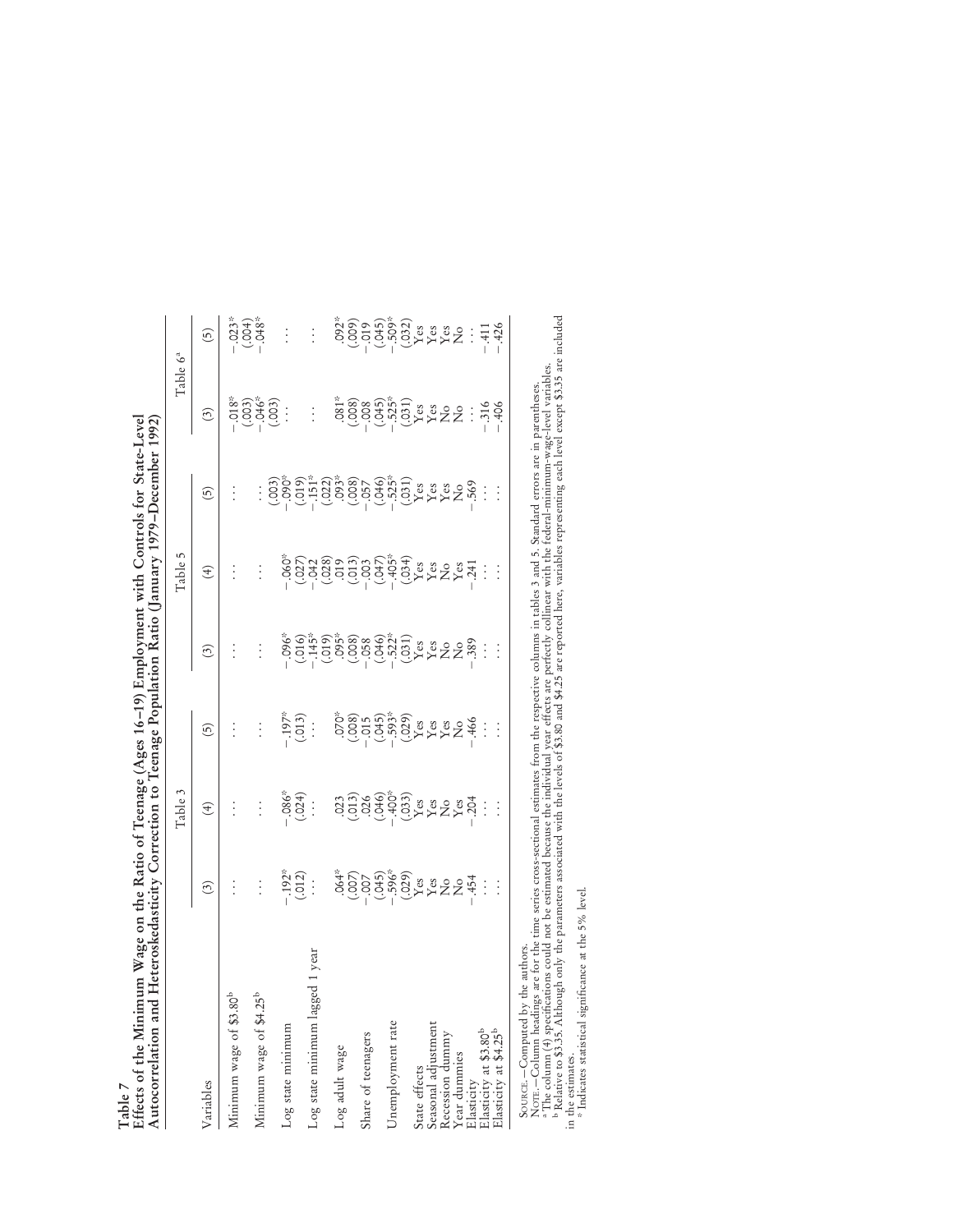| $287.88$ : $27.88$<br>$27.88$<br>$27.88$<br>$27.88$<br>$27.88$<br>$27.88$<br>$27.88$<br>$27.88$<br>$27.88$<br>$27.88$<br>$27.88$<br>$27.88$<br>$\vdots$<br>$\widehat{5}$<br>$\begin{array}{c} 25^*\\ -2042^*\\ -1040^*\\ -1040^*\\ -1040^*\\ -1000^*\\ -1000^*\\ -1000^*\\ -1000^*\\ -1000^*\\ -1000\\ -1000^*\\ -1000\\ -1000\\ -1000\\ -1000\\ -1000\\ -1000\\ -1000\\ -1000\\ -1000\\ -1000\\ -1000\\ -1000\\ -1000\\ -1000\\ -1000\\ -1000\\ -1000\\ -1000\\ -1000\\ -1000\\ -$<br>$\vdots$<br>$-1330$<br>$-174$<br>$-174$<br>$-174$<br>$\widehat{c}$<br>$\begin{array}{l} \text{\small{5\AA}}\\[-2.0ex] \text{\small{5\AA}}\\[-2.0ex] \text{\small{5\AA}}\\[-2.0ex] \text{\small{5\AA}}\\[-2.0ex] \text{\small{5\AA}}\\[-2.0ex] \text{\small{5\AA}}\\[-2.0ex] \text{\small{6\AA}}\\[-2.0ex] \text{\small{7\AA}}\\[-2.0ex] \text{\small{7\AA}}\\[-2.0ex] \text{\small{7\AA}}\\[-2.0ex] \text{\small{8\AA}}\\[-2.0ex] \text{\small{7\AA}}\\[-2.0ex] \text{\small{7\AA}}\\[-2.0ex] \text{\small{$<br>$\frac{1}{2}$<br>$\widetilde{5}$<br>Į.<br>$\overset{(5,6)}{3,6} \overset{(6,6)}{3,6} \overset{(7,6)}{3,6} \overset{(8,6)}{3,6} \overset{(9,6)}{3,6} \overset{(9,6)}{3,6} \overset{(9,6)}{3,6} \overset{(9,6)}{3,6} \overset{(9,6)}{3,6} \overset{(10,6)}{3,6} \overset{(11,6)}{3,6} \overset{(12,6)}{3,6} \overset{(13,6)}{3,6} \overset{(15,6)}{3,6} \overset{(16,6)}{3,6} \overset{(17,6)}{3,6} \overset{(1$<br>$\textcircled{\textcirc}$<br>$\vdots$<br>$\binom{3}{2}$<br>÷<br>Į.<br>Ì<br>$(0.130^{4}$<br>$\tilde{5}$<br>$\vdots$<br>$\bigoplus$<br>$\vdots$<br>$(013)$<br>$(024)$<br>$\vdots$<br>$\vdots$<br>Ĵ<br>$(011)$<br>(.011)<br>$\vdots$<br>$\vdots$<br>$\vdots$<br>$\vdots$<br>$\widehat{c}$<br>ged 1 year<br>្ទឹ<br>Minimum wage of \$3.8<br>Minimum wage of \$4.2<br>Minimum wage of \$4.7<br>Minimum wage of \$5.1<br>Log state minimum lag<br>Unemployment rate<br>Log state minimum<br>State effects<br>Seasonal adjustment<br>Recession dummy<br>Year dummies<br>Elasticity<br>Elasticity at \$3.80ª<br>Elasticity at \$4.25ª<br>Elasticity at \$4.70ª<br>Elasticity at \$5.15ª<br>Share of teenagers<br>Log adult wage<br>Variables | <b>WARD THE REAL PROPERTY OF THE STATE AND LESS</b> | immin Nann nain 19m<br>Table 3 |  | Table 5 | Table 6 |  |
|---------------------------------------------------------------------------------------------------------------------------------------------------------------------------------------------------------------------------------------------------------------------------------------------------------------------------------------------------------------------------------------------------------------------------------------------------------------------------------------------------------------------------------------------------------------------------------------------------------------------------------------------------------------------------------------------------------------------------------------------------------------------------------------------------------------------------------------------------------------------------------------------------------------------------------------------------------------------------------------------------------------------------------------------------------------------------------------------------------------------------------------------------------------------------------------------------------------------------------------------------------------------------------------------------------------------------------------------------------------------------------------------------------------------------------------------------------------------------------------------------------------------------------------------------------------------------------------------------------------------------------------------------------------------------------------------------------------------------------------------------------------------------------------------------------------------------------------------------------------------------------------------------------------------------------------------------------------------------------------------------------------------------------------------------------------------------------------------------------------------------------------------------------------|-----------------------------------------------------|--------------------------------|--|---------|---------|--|
|                                                                                                                                                                                                                                                                                                                                                                                                                                                                                                                                                                                                                                                                                                                                                                                                                                                                                                                                                                                                                                                                                                                                                                                                                                                                                                                                                                                                                                                                                                                                                                                                                                                                                                                                                                                                                                                                                                                                                                                                                                                                                                                                                               |                                                     |                                |  |         |         |  |
|                                                                                                                                                                                                                                                                                                                                                                                                                                                                                                                                                                                                                                                                                                                                                                                                                                                                                                                                                                                                                                                                                                                                                                                                                                                                                                                                                                                                                                                                                                                                                                                                                                                                                                                                                                                                                                                                                                                                                                                                                                                                                                                                                               |                                                     |                                |  |         |         |  |
|                                                                                                                                                                                                                                                                                                                                                                                                                                                                                                                                                                                                                                                                                                                                                                                                                                                                                                                                                                                                                                                                                                                                                                                                                                                                                                                                                                                                                                                                                                                                                                                                                                                                                                                                                                                                                                                                                                                                                                                                                                                                                                                                                               |                                                     |                                |  |         |         |  |
|                                                                                                                                                                                                                                                                                                                                                                                                                                                                                                                                                                                                                                                                                                                                                                                                                                                                                                                                                                                                                                                                                                                                                                                                                                                                                                                                                                                                                                                                                                                                                                                                                                                                                                                                                                                                                                                                                                                                                                                                                                                                                                                                                               |                                                     |                                |  |         |         |  |
|                                                                                                                                                                                                                                                                                                                                                                                                                                                                                                                                                                                                                                                                                                                                                                                                                                                                                                                                                                                                                                                                                                                                                                                                                                                                                                                                                                                                                                                                                                                                                                                                                                                                                                                                                                                                                                                                                                                                                                                                                                                                                                                                                               |                                                     |                                |  |         |         |  |
|                                                                                                                                                                                                                                                                                                                                                                                                                                                                                                                                                                                                                                                                                                                                                                                                                                                                                                                                                                                                                                                                                                                                                                                                                                                                                                                                                                                                                                                                                                                                                                                                                                                                                                                                                                                                                                                                                                                                                                                                                                                                                                                                                               |                                                     |                                |  |         |         |  |
|                                                                                                                                                                                                                                                                                                                                                                                                                                                                                                                                                                                                                                                                                                                                                                                                                                                                                                                                                                                                                                                                                                                                                                                                                                                                                                                                                                                                                                                                                                                                                                                                                                                                                                                                                                                                                                                                                                                                                                                                                                                                                                                                                               |                                                     |                                |  |         |         |  |
|                                                                                                                                                                                                                                                                                                                                                                                                                                                                                                                                                                                                                                                                                                                                                                                                                                                                                                                                                                                                                                                                                                                                                                                                                                                                                                                                                                                                                                                                                                                                                                                                                                                                                                                                                                                                                                                                                                                                                                                                                                                                                                                                                               |                                                     |                                |  |         |         |  |
|                                                                                                                                                                                                                                                                                                                                                                                                                                                                                                                                                                                                                                                                                                                                                                                                                                                                                                                                                                                                                                                                                                                                                                                                                                                                                                                                                                                                                                                                                                                                                                                                                                                                                                                                                                                                                                                                                                                                                                                                                                                                                                                                                               |                                                     |                                |  |         |         |  |
|                                                                                                                                                                                                                                                                                                                                                                                                                                                                                                                                                                                                                                                                                                                                                                                                                                                                                                                                                                                                                                                                                                                                                                                                                                                                                                                                                                                                                                                                                                                                                                                                                                                                                                                                                                                                                                                                                                                                                                                                                                                                                                                                                               |                                                     |                                |  |         |         |  |
|                                                                                                                                                                                                                                                                                                                                                                                                                                                                                                                                                                                                                                                                                                                                                                                                                                                                                                                                                                                                                                                                                                                                                                                                                                                                                                                                                                                                                                                                                                                                                                                                                                                                                                                                                                                                                                                                                                                                                                                                                                                                                                                                                               |                                                     |                                |  |         |         |  |
|                                                                                                                                                                                                                                                                                                                                                                                                                                                                                                                                                                                                                                                                                                                                                                                                                                                                                                                                                                                                                                                                                                                                                                                                                                                                                                                                                                                                                                                                                                                                                                                                                                                                                                                                                                                                                                                                                                                                                                                                                                                                                                                                                               |                                                     |                                |  |         |         |  |
|                                                                                                                                                                                                                                                                                                                                                                                                                                                                                                                                                                                                                                                                                                                                                                                                                                                                                                                                                                                                                                                                                                                                                                                                                                                                                                                                                                                                                                                                                                                                                                                                                                                                                                                                                                                                                                                                                                                                                                                                                                                                                                                                                               |                                                     |                                |  |         |         |  |
|                                                                                                                                                                                                                                                                                                                                                                                                                                                                                                                                                                                                                                                                                                                                                                                                                                                                                                                                                                                                                                                                                                                                                                                                                                                                                                                                                                                                                                                                                                                                                                                                                                                                                                                                                                                                                                                                                                                                                                                                                                                                                                                                                               |                                                     |                                |  |         |         |  |
|                                                                                                                                                                                                                                                                                                                                                                                                                                                                                                                                                                                                                                                                                                                                                                                                                                                                                                                                                                                                                                                                                                                                                                                                                                                                                                                                                                                                                                                                                                                                                                                                                                                                                                                                                                                                                                                                                                                                                                                                                                                                                                                                                               |                                                     |                                |  |         |         |  |
|                                                                                                                                                                                                                                                                                                                                                                                                                                                                                                                                                                                                                                                                                                                                                                                                                                                                                                                                                                                                                                                                                                                                                                                                                                                                                                                                                                                                                                                                                                                                                                                                                                                                                                                                                                                                                                                                                                                                                                                                                                                                                                                                                               |                                                     |                                |  |         |         |  |
|                                                                                                                                                                                                                                                                                                                                                                                                                                                                                                                                                                                                                                                                                                                                                                                                                                                                                                                                                                                                                                                                                                                                                                                                                                                                                                                                                                                                                                                                                                                                                                                                                                                                                                                                                                                                                                                                                                                                                                                                                                                                                                                                                               |                                                     |                                |  |         |         |  |
|                                                                                                                                                                                                                                                                                                                                                                                                                                                                                                                                                                                                                                                                                                                                                                                                                                                                                                                                                                                                                                                                                                                                                                                                                                                                                                                                                                                                                                                                                                                                                                                                                                                                                                                                                                                                                                                                                                                                                                                                                                                                                                                                                               |                                                     |                                |  |         |         |  |
|                                                                                                                                                                                                                                                                                                                                                                                                                                                                                                                                                                                                                                                                                                                                                                                                                                                                                                                                                                                                                                                                                                                                                                                                                                                                                                                                                                                                                                                                                                                                                                                                                                                                                                                                                                                                                                                                                                                                                                                                                                                                                                                                                               |                                                     |                                |  |         |         |  |
|                                                                                                                                                                                                                                                                                                                                                                                                                                                                                                                                                                                                                                                                                                                                                                                                                                                                                                                                                                                                                                                                                                                                                                                                                                                                                                                                                                                                                                                                                                                                                                                                                                                                                                                                                                                                                                                                                                                                                                                                                                                                                                                                                               |                                                     |                                |  |         |         |  |
|                                                                                                                                                                                                                                                                                                                                                                                                                                                                                                                                                                                                                                                                                                                                                                                                                                                                                                                                                                                                                                                                                                                                                                                                                                                                                                                                                                                                                                                                                                                                                                                                                                                                                                                                                                                                                                                                                                                                                                                                                                                                                                                                                               |                                                     |                                |  |         |         |  |
|                                                                                                                                                                                                                                                                                                                                                                                                                                                                                                                                                                                                                                                                                                                                                                                                                                                                                                                                                                                                                                                                                                                                                                                                                                                                                                                                                                                                                                                                                                                                                                                                                                                                                                                                                                                                                                                                                                                                                                                                                                                                                                                                                               |                                                     |                                |  |         |         |  |
|                                                                                                                                                                                                                                                                                                                                                                                                                                                                                                                                                                                                                                                                                                                                                                                                                                                                                                                                                                                                                                                                                                                                                                                                                                                                                                                                                                                                                                                                                                                                                                                                                                                                                                                                                                                                                                                                                                                                                                                                                                                                                                                                                               |                                                     |                                |  |         |         |  |
|                                                                                                                                                                                                                                                                                                                                                                                                                                                                                                                                                                                                                                                                                                                                                                                                                                                                                                                                                                                                                                                                                                                                                                                                                                                                                                                                                                                                                                                                                                                                                                                                                                                                                                                                                                                                                                                                                                                                                                                                                                                                                                                                                               |                                                     |                                |  |         |         |  |

SOURCE.—Calculated by authors.

NOTE.—Column headings are for the time series cross-sectional estimates from the respective columns in tables 3–5. Standard errors are in parentheses. a

NOIRCE.—Calculated by authors.<br>• Relative to \$3.55. Although only the parameters associated with the levels of \$3.80, \$4.25, \$4.75, and \$5.15 are reported here, variables representing each level except \$3.35<br>• Relative to Relative to \$3.35. Although only the parameters associated with the levels of \$3.80, \$4.25, \$4.75, and \$5.15 are reported here, variables representing each level except \$3.35 are included in the estimates.

\* Indicates statistical significance at the 5% level.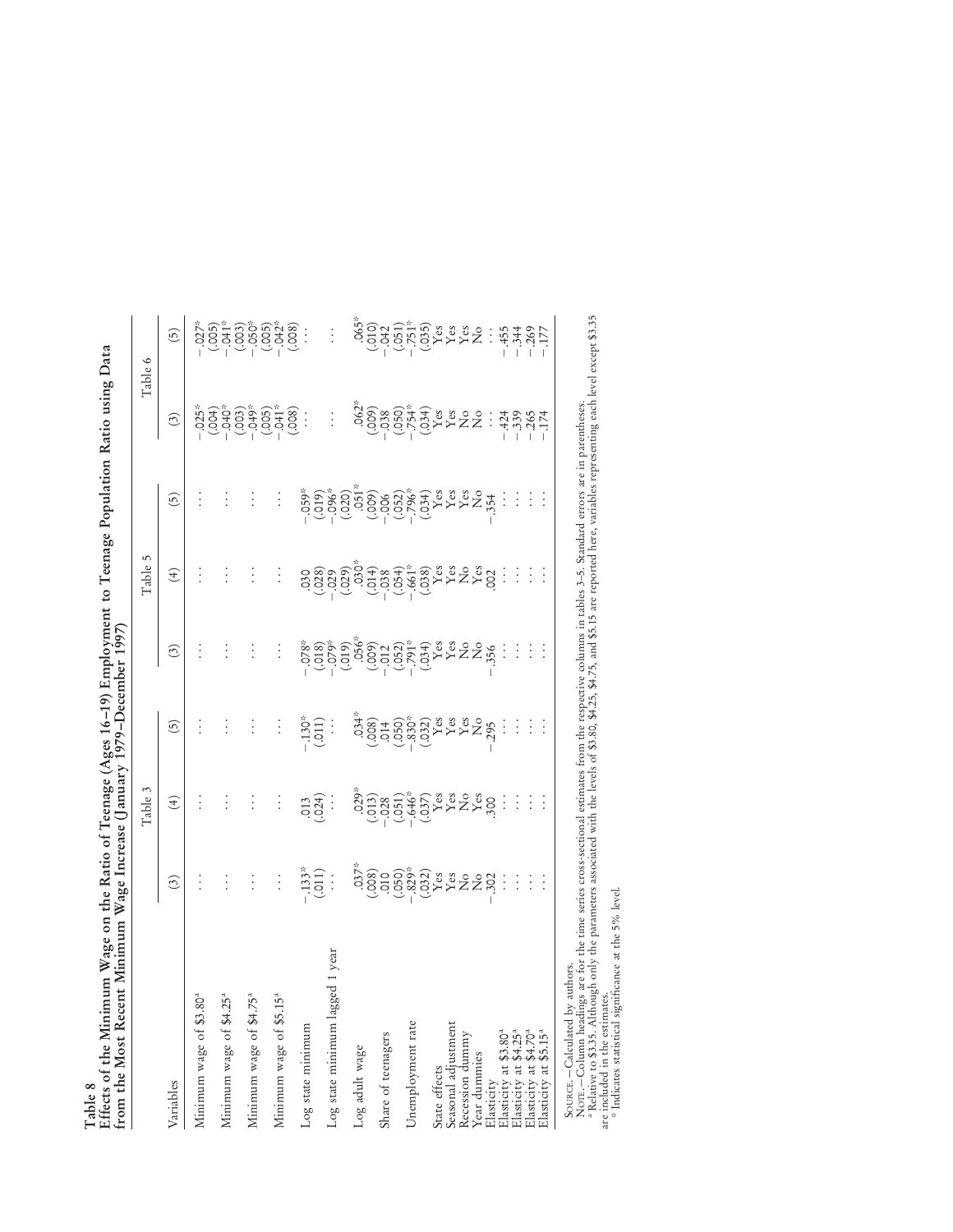In the next three columns, we report results using the lagged specification of the minimum wage based on model (1). These columns correspond to columns 3–5 in table 5. Again, the pattern of coefficients is similar to that reported in table 5, although the column 4 specification is now insignificant and the magnitude of the estimated elasticities fall. As was the case in the previous tables, the elasticities that capture the lagged effect in table 8 are somewhat higher than for the contemporaneous effects.

In the final two columns, we provide estimates of equation (2) corresponding to columns 3 and 5 in table 6. For these specifications, we continue to use \$3.35 as the excluded category.<sup>21</sup> We report estimated parameters for the four most recent increases in the minimum wage.<sup>22</sup> All of the coefficients are negative and significant. The estimated impacts of raising the minimum wage on employment are negative even during a historically strong period of economic growth. This suggests that any biases due to not including individual macroeconomic controls in equations (1) and (2) are not large enough relative to the impact of the policy to generate misleading estimates with respect to the direction or significance of the results.

#### **Conclusion**

We have focused on the impact of statutory changes in the federal minimum wage on teenage employment during the decade of the 1990s. One of the major topics we considered was whether estimates obtained by previous researchers (e.g., Card and Krueger 1995) using CPS data provide credible evidence that minimum wage increases have no measurable effect on the employment of teenagers.

We explain theoretically and demonstrate empirically that models like the ones proposed by Card and Krueger that use pooled repeated

<sup>21</sup> We could have chosen \$4.25 as the excluded category. The \$4.25 minimum wage increase occurred during an economic downturn. For more recent minimum wage increases this specification would likely capture changes in teenage employment from a period of relatively poor economic conditions (\$4.25 in 1992–95) to a period of improved economic conditions (\$4.70 in 1996 and \$5.15 in 1997). The \$3.35 federal minimum wage was in effect during both low and high points of the business cycle. Hence, it seems to be less sensitive than the \$4.25 level to macroeconomic conditions. When \$4.25 is used as the base, we find an insignificant coefficient for the \$4.70 and \$5.15 increases. If there was no minimum wage effect, however, we would have expected to find a positive and significant coefficient on these variables because the economic conditions during this period were

relatively better than in other years. <sup>22</sup> Over this longer period, it is possible that our minimum wage estimates will be sensitive to inflation. In Burkhauser, Couch, and Wittenburg (2000), we test the sensitivity of the results we have reported controlling for inflation. The alternative estimates produced no substantive differences in our results.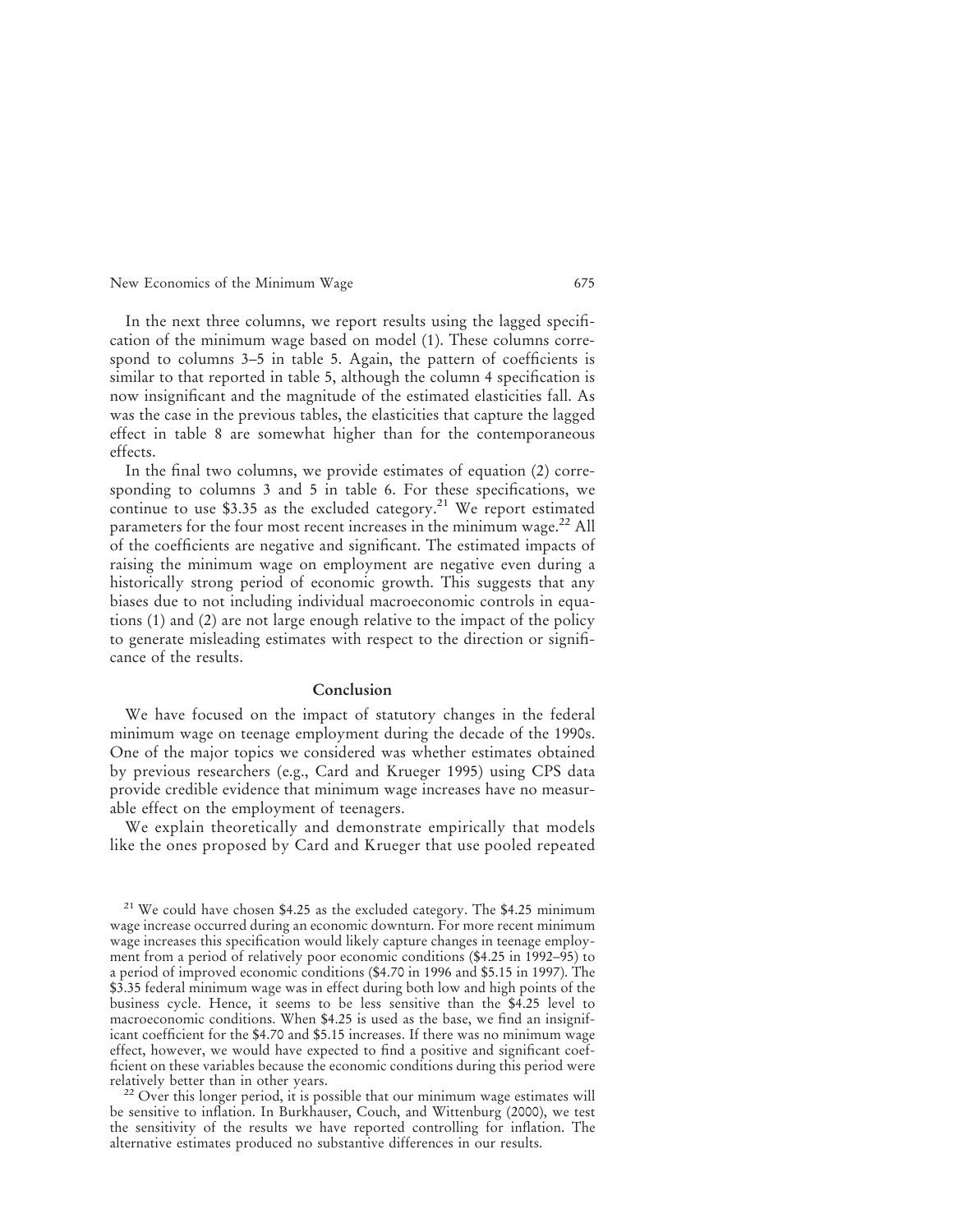cross-sectional CPS data in which only one observation is drawn from each year and that include year dummies in the estimation procedure eliminate all variation in the minimum wage variable due to changes in federal policy. While the resulting parameter estimates from these models may be interpreted as the marginal impact of state minimum wage policies, the direct effect of the federal policy is not captured by that parameter estimate. Furthermore, we conclude that using only state deviations in policy to gauge the effect of federal policy over this time period is not credible even if the two goals were correlated, given the small number of observations in which states set minimum wage standards above the federal level.

By using data from every month of the year rather than from only 1 month, we slightly mitigate the problem of completely excluding variations in federal policy. However, when we do so, we find that including year dummies in the estimation procedure still removes 93% of the variation of the minimum wage variable. We conclude that, even using data from every month, we still imprecisely estimate the impact of the minimum wage when we include year controls. Whether annual or monthly data are used, the important conceptual point is that minimum wage changes occur in discrete steps through time. Hence, including variables in the estimations that have the effect of controlling for any discrete change over time is likely to substantially reduce the likelihood of obtaining a precise estimate of the impact of the policy being examined. While this may not matter in some cases, in this instance, the problem this procedure creates is severe.

We explore alternative methods of controlling for macroeconomic effects and robustness of the model in the dimension of time. We estimate models controlling explicitly for recessions. We estimate models that allow the impacts of the policy to occur with a lag. We allow the error structure of the model to vary over time. We also compare results during the period of recent robust growth to those obtained using data from an earlier part of the decade when the performance of the economy was weaker, to see if unexplained macroeconomic factors are driving our results. The preponderance of the evidence indicates that increases in the minimum wage during the 1990s led to modest but statistically significant declines in teenage employment. We conclude that the elasticity of teenage employment with respect to the minimum wage lies in the range of  $-.2$  to  $-.6$ . On the basis of our findings, it is not yet necessary to abandon neoclassical theory as a method of predicting labor market outcomes.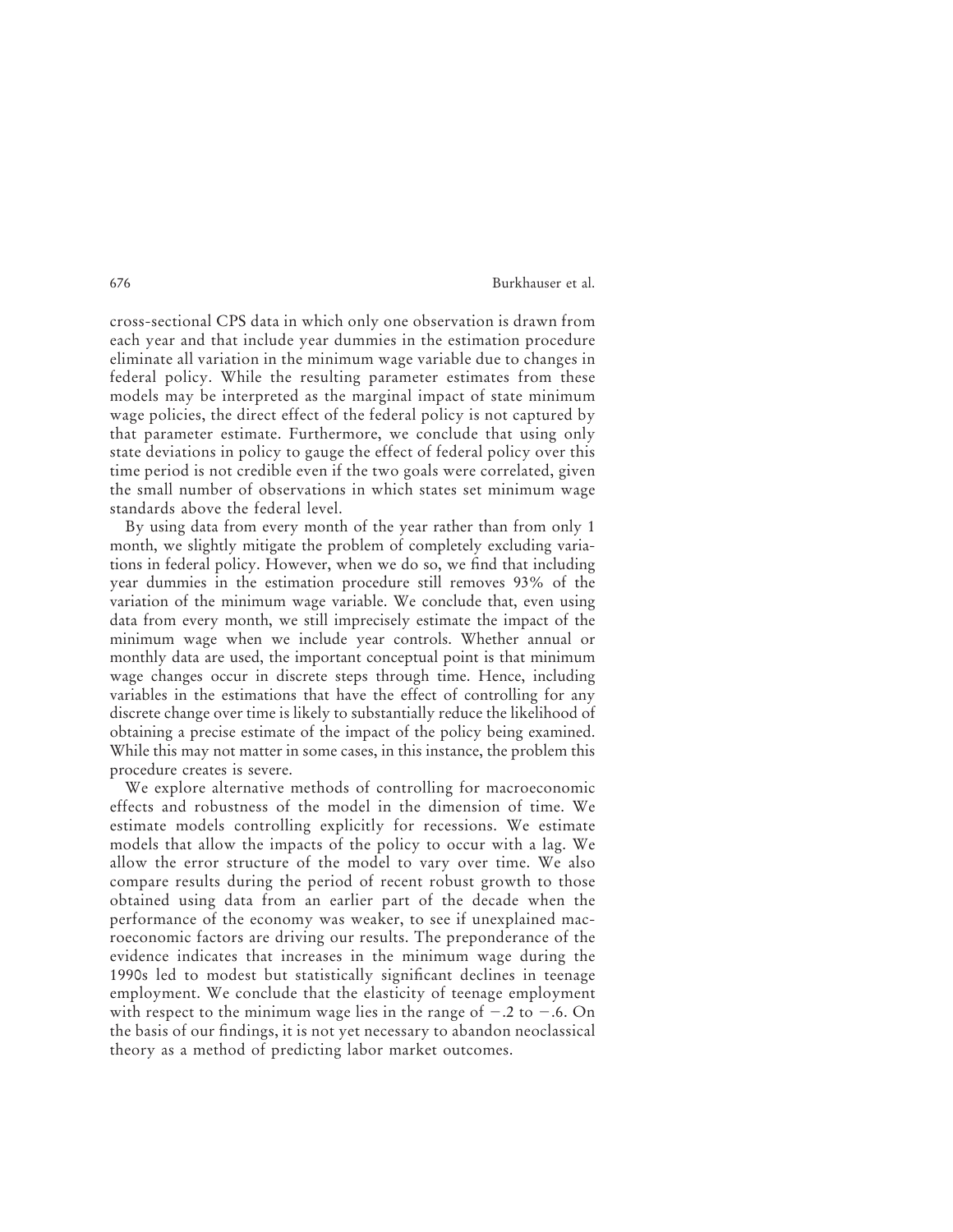| Appendix                                                                                                      |          |          |          |          |                     |                       |                              |                  |                  |          |          |          |          |                |          |
|---------------------------------------------------------------------------------------------------------------|----------|----------|----------|----------|---------------------|-----------------------|------------------------------|------------------|------------------|----------|----------|----------|----------|----------------|----------|
| State Minimum Wages from 1979 through 1997 That Were Higher than the Federal Minimum on January 1<br>Table A1 |          |          |          |          |                     |                       |                              |                  |                  |          |          |          |          |                |          |
|                                                                                                               | 1983     | 1984     | 1985     | 1986     | 1987                | 1988                  | 1989                         | 1990             | 1991             | 1992     | 1993     | 1994     | 1995     | 1996           | 1997     |
| Federal minimum <sup>a</sup>                                                                                  | 3.35     | 3.35     | 3.35     | 3.35     | 3.35                | 3.35                  | 3.35                         | 3.80             | 4.25             | 4.25     | 4.25     | 4.25     | 4.25     | 4.75           | 5.15     |
| New England:<br>Northeast:                                                                                    |          |          |          |          |                     |                       |                              |                  |                  |          |          |          |          |                |          |
| Maine                                                                                                         | $\vdots$ | $\vdots$ | 3.45     | 3.55     |                     |                       |                              |                  | $\vdots$         | $\vdots$ | $\vdots$ | $\vdots$ | $\vdots$ | $\vdots$       | $\vdots$ |
| New Hampshire                                                                                                 | $\vdots$ | $\vdots$ | $\vdots$ | $\vdots$ |                     |                       |                              |                  |                  | $\vdots$ | $\vdots$ | $\vdots$ | $\vdots$ |                | $\vdots$ |
| Vermont                                                                                                       | $\vdots$ | $\vdots$ | $\vdots$ | $\vdots$ |                     |                       |                              |                  | 3.85<br>3.85     | $\vdots$ | $\vdots$ | $\vdots$ | 4.75     | 4.75           |          |
| Massachusetts                                                                                                 | $\vdots$ | $\vdots$ | $\vdots$ | $\vdots$ |                     |                       |                              |                  | $\vdots$         | $\vdots$ |          |          | $\vdots$ | $\vdots$       |          |
| Rhode Island                                                                                                  | $\vdots$ | $\vdots$ | $\vdots$ | $\vdots$ |                     |                       |                              |                  |                  | 4.45     | 4.45     | 4.45     | 4.45     | 4.45           |          |
| Connecticut <sup>b</sup>                                                                                      | 3.37     | 3.37     | 3.37     | 3.37     | るようさきょう<br>ふれいこうじょう | tennengen<br>Singsten | nggnga<br>Kingkon<br>Kingkon | 855534<br>855544 | $4.25$<br>$4.25$ | 4.27     | 4.27     | 4.27     | 4.27     | 4.27           |          |
| Middle Atlantic:                                                                                              |          |          |          |          |                     |                       |                              |                  |                  |          |          |          |          |                |          |
| New Jersey                                                                                                    | $\vdots$ | $\vdots$ | $\vdots$ | $\vdots$ | $\vdots$            | $\vdots$              | $\vdots$                     | $\vdots$         | $\vdots$         | 5.05     | 5.05     | 5.05     | 5.05     | 5.05           | 5.05     |
| Pennsylvania                                                                                                  | $\vdots$ | $\vdots$ | $\vdots$ | $\vdots$ | $\vdots$            | $\vdots$              | 3.70                         | 3.80             | $\vdots$         | $\vdots$ | $\vdots$ | $\vdots$ | $\vdots$ | $\vdots$       | $\vdots$ |
| Midwest:                                                                                                      |          |          |          |          |                     |                       |                              |                  |                  |          |          |          |          |                |          |
| East North Central:                                                                                           |          |          |          |          |                     |                       |                              |                  |                  |          |          |          |          |                |          |
| None                                                                                                          | $\vdots$ | $\vdots$ | $\vdots$ | $\vdots$ | $\vdots$            | $\vdots$              | $\vdots$                     | $\vdots$         | $\vdots$         | $\vdots$ | $\vdots$ | $\vdots$ | $\vdots$ | $\vdots$       | $\vdots$ |
| West North Central:                                                                                           |          |          |          |          |                     |                       |                              |                  |                  |          |          |          |          |                |          |
| Minnesota                                                                                                     | $\vdots$ | $\vdots$ | $\vdots$ | $\vdots$ | $\vdots$            | 3.55                  | 3.85                         | 3.85<br>3.85     | $4.25$<br>$4.25$ | $\vdots$ | $\vdots$ | $\vdots$ | $\vdots$ | $\vdots$       | $\vdots$ |
| Iowa                                                                                                          | $\vdots$ | $\vdots$ | $\vdots$ | $\vdots$ | $\vdots$            | $\vdots$              | $\vdots$                     |                  |                  | 4.65     | 4.65     | 4.65     | 4.65     | 4.65           | $\vdots$ |
| South:                                                                                                        |          |          |          |          |                     |                       |                              |                  |                  |          |          |          |          |                |          |
| South Atlantic:                                                                                               |          |          |          |          |                     |                       |                              |                  |                  |          |          |          |          |                |          |
| Delaware                                                                                                      | $\vdots$ | $\vdots$ | $\vdots$ | $\vdots$ | $\vdots$            | $\vdots$              | $\vdots$                     | $\vdots$         | $\vdots$         | $\vdots$ | $\vdots$ | $\vdots$ | $\vdots$ |                |          |
| District of Columbia <sup>c</sup>                                                                             | $\vdots$ | 3.82     | 3.82     | 3.86     | 4.16                | 4.33                  | 4.33                         | 4.33             | 4.33             | 4.33     | 4.33     | 5.25     | 5.25     | $4.65$<br>5.25 | 5.75     |
| East South Central:                                                                                           |          |          |          |          |                     |                       |                              |                  |                  |          |          |          |          |                |          |
| None                                                                                                          | $\vdots$ | $\vdots$ | $\vdots$ | $\vdots$ | $\vdots$            | $\vdots$              | $\vdots$                     | $\vdots$         | $\vdots$         | $\vdots$ | $\vdots$ | $\vdots$ | $\vdots$ | $\vdots$       | $\vdots$ |
| West South:                                                                                                   |          |          |          |          |                     |                       |                              |                  |                  |          |          |          |          |                |          |
| None                                                                                                          | $\vdots$ | $\vdots$ | $\vdots$ | $\vdots$ | $\vdots$            | $\vdots$              | $\vdots$                     | $\vdots$         | $\vdots$         | $\vdots$ | $\vdots$ | $\vdots$ | $\vdots$ | $\vdots$       | $\vdots$ |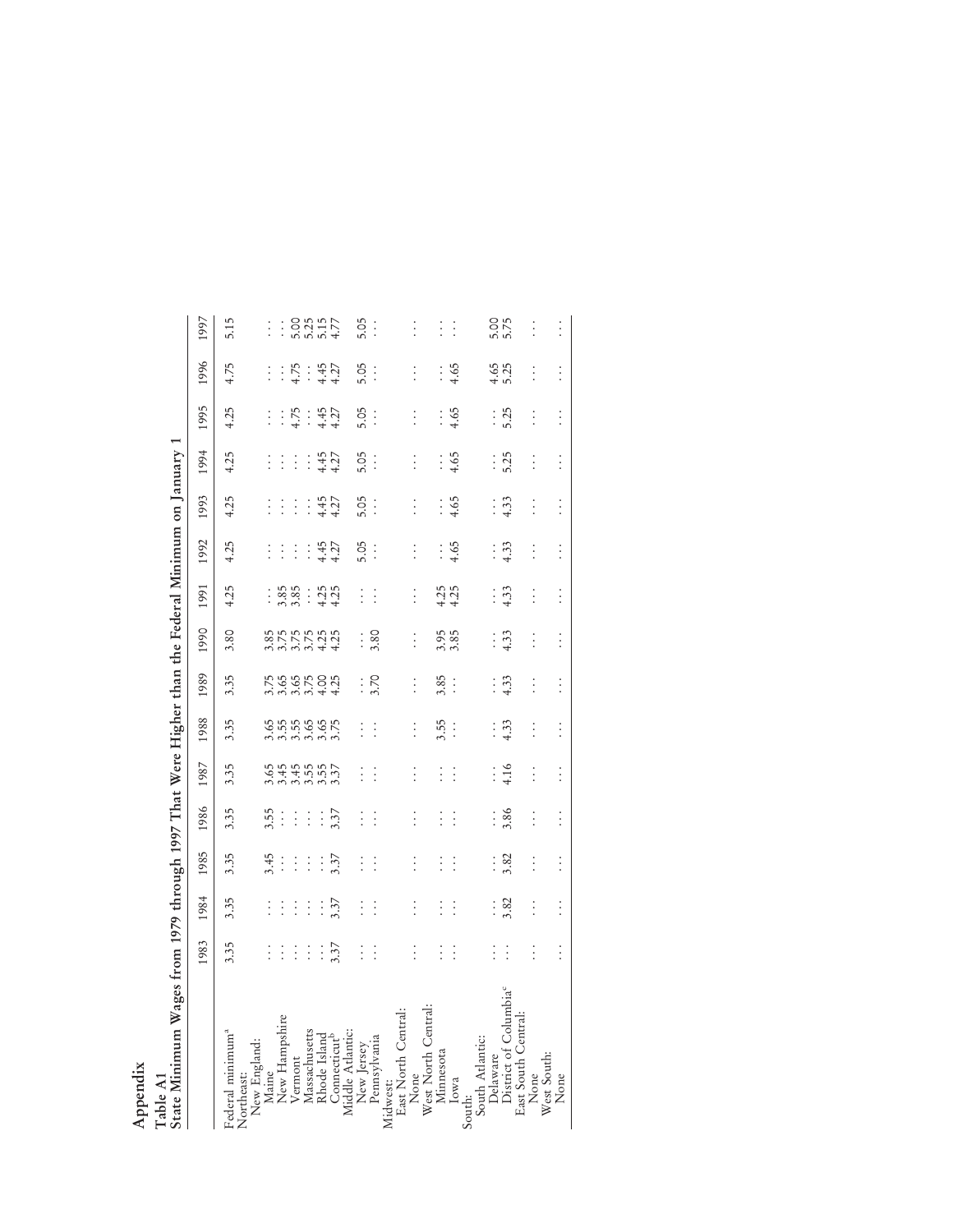|                                                                                                                                                                                                                                                                                                                                | 1983     |          | 1984 1985 1986 |          | 1987     | 1988                                   | 1989                                   | 1990                                   | . 1991              |          | 1992 1993    | 1994 1995    |                | 1996         | 1997           |
|--------------------------------------------------------------------------------------------------------------------------------------------------------------------------------------------------------------------------------------------------------------------------------------------------------------------------------|----------|----------|----------------|----------|----------|----------------------------------------|----------------------------------------|----------------------------------------|---------------------|----------|--------------|--------------|----------------|--------------|----------------|
| West:                                                                                                                                                                                                                                                                                                                          |          |          |                |          |          |                                        |                                        |                                        |                     |          |              |              |                |              |                |
| Mountain:                                                                                                                                                                                                                                                                                                                      |          |          |                |          |          |                                        |                                        |                                        |                     |          |              |              |                |              |                |
| None                                                                                                                                                                                                                                                                                                                           | $\vdots$ | $\vdots$ | $\vdots$       | $\vdots$ | $\vdots$ | $\vdots$                               | $\vdots$                               | $\vdots$                               | $\vdots$            | $\vdots$ | $\vdots$     | $\vdots$     | $\vdots$       | $\vdots$     | $\vdots$       |
| Pacific:                                                                                                                                                                                                                                                                                                                       |          |          |                |          |          |                                        |                                        |                                        |                     |          |              |              |                |              |                |
|                                                                                                                                                                                                                                                                                                                                | $\vdots$ | $\vdots$ | $\vdots$       | $\vdots$ | $\vdots$ | $\vdots$                               | 3.85                                   | 4.25                                   |                     | $\vdots$ | $\vdots$     | 06+          | 4.90           |              |                |
|                                                                                                                                                                                                                                                                                                                                | $\vdots$ | $\vdots$ | $\vdots$       | $\vdots$ | $\vdots$ | $\vdots$                               | $\vdots$                               | $4.25$<br>$4.25$                       | 4.75<br>4.75<br>4.4 | 4.75     | 4.75         | 4.75         | 4.75           | 4.75         | $4.50$<br>5.50 |
| California                                                                                                                                                                                                                                                                                                                     | $\vdots$ | $\vdots$ | $\vdots$       | $\vdots$ | $\vdots$ | $\vdots$                               | 4.25                                   |                                        |                     | $\vdots$ | $\vdots$     | $\vdots$     | $\vdots$       | $\vdots$     | $\vdots$       |
| Pacific (noncontiguous)                                                                                                                                                                                                                                                                                                        |          |          |                |          |          |                                        |                                        |                                        |                     |          |              |              |                |              |                |
| $\mathrm{Alaska}^\mathrm{d}$                                                                                                                                                                                                                                                                                                   | $\vdots$ | 3.85     | 3.85           | 3.85     | 3.85     | $3.\overline{85}$<br>$3.\overline{85}$ | $3.\overline{85}$<br>$3.\overline{85}$ | $3.\overline{85}$<br>$3.\overline{85}$ | 4.30                | 4.75     | 4.75<br>5.25 | 4.75<br>5.25 | $4.75$<br>5.25 | 4.75<br>5.25 | 5.25           |
| Hawaii                                                                                                                                                                                                                                                                                                                         | $\vdots$ | $\vdots$ | $\vdots$       | $\vdots$ | $\vdots$ |                                        |                                        |                                        | $\vdots$            | 4.75     |              |              |                |              |                |
| SOURCE.-Derived from the Council of State Governments (1998).                                                                                                                                                                                                                                                                  |          |          |                |          |          |                                        |                                        |                                        |                     |          |              |              |                |              |                |
| NOTE.—Only the states listed in the table had a minimum wage rate that exceeded the federal minimum wage rate in any month from January 1979 through December 1997.<br>In 1990 to the federal minimum wase not implemented until A nril Therefore, some states listed in the table had a higher state minimum wase the federal |          |          |                |          |          |                                        |                                        |                                        |                     |          |              |              |                |              |                |

In 1990 and 1991, the federal minimum wage was not implemented until April. Therefore, some states listed in the table had a higher state minimum wage than the federal minimum wage from January through March of those years. In 1996 and 1997, the federal minimum wage was not implemental until October. Therefore, some states listed

in the table had a higher state minimum wage than the federal minimum wage from January through September of those years. m 1790 and 1791, ne rederal minimum wage was not impediated until April. Lefettore, some states new an en a angier state minimum wage trans in the table had a higher state minimum wage than the federal minimum wage then th The federal minimum wage was \$2.90 in 1979, \$3.10 in 1980, and \$3.35 from 1981 to 1983. During this period, minimum wages in all states were the same as the federal

level except where noted.<br><sup>b</sup> The minimum wage in Connecticut was \$2.91 in 1979, \$3.12 in 1980, and \$3.37 from 1981 to 1983. level except where noted.

 $\frac{6}{10}$  The minimum wage in Connecticut was \$2.91 in 1979, \$3.12 in 1980, and \$3.37 from 1981 to 1983.<br>
"The minimum wage in the District of Columbia was \$2.95 in 1979, \$3.14 in 1980, \$3.48 in 1981, \$3.62 in 1982, and The minimum wage in the District of Columbia was \$2.95 in 1979, \$3.14 in 1980, \$3.48 in 1981, \$3.62 in 1982, and \$3.82 in 1983.<br><sup>d</sup> The minimum wage in Alaska was \$3.40 in 1979, \$3.60 in 1980, and \$3.85 from 1981 to 1983.

# Table A1 (Continued) **Table A1 (***Continued*)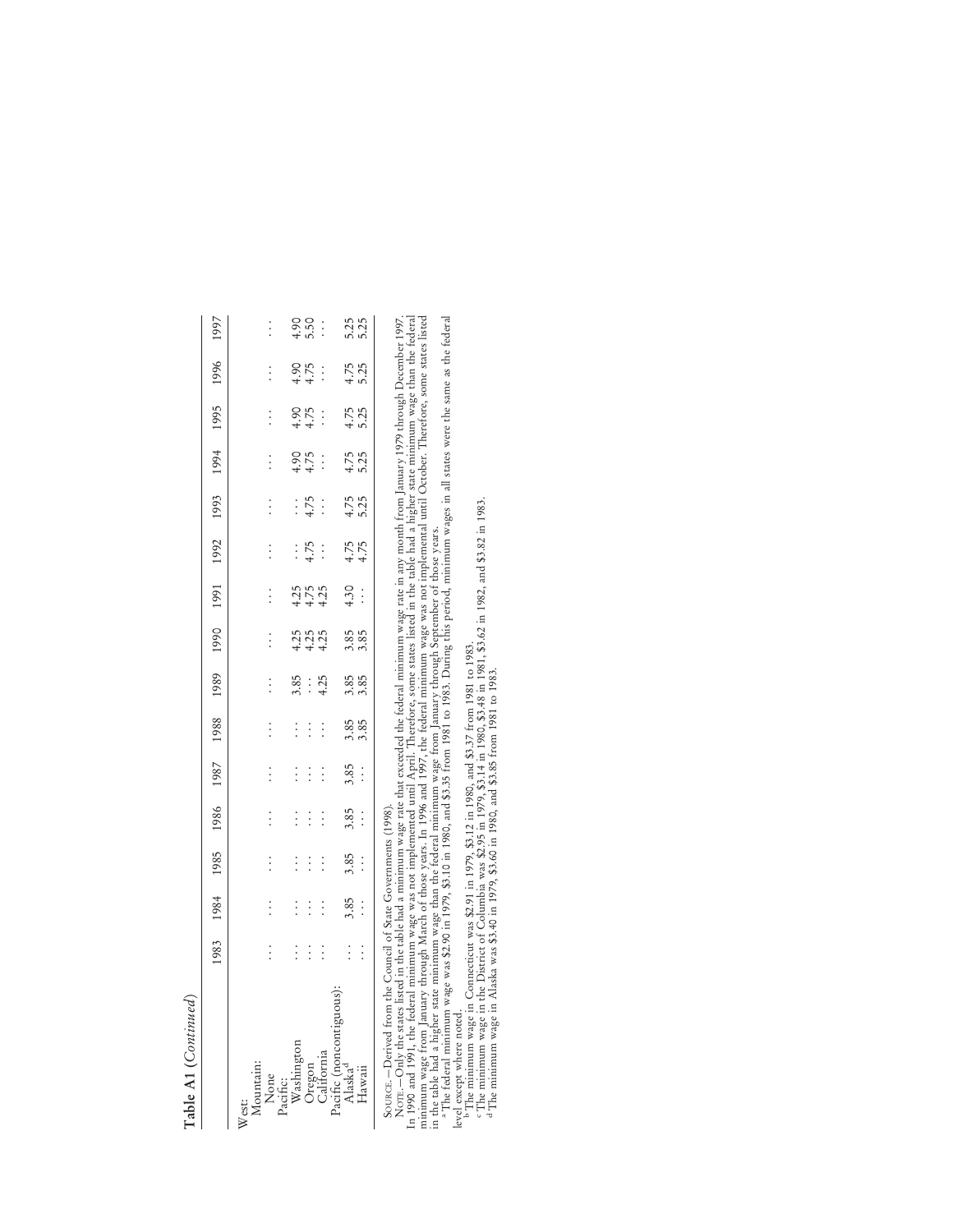| Minimum Wage<br>Value (\$) | Coefficient<br>Normed to \$3.35 | Minimum Wage<br>Value | Coefficient<br>Normed to \$3.35 |
|----------------------------|---------------------------------|-----------------------|---------------------------------|
|                            |                                 |                       |                                 |
| 2.91                       | .020<br>(.030)                  | 3.80                  | $-.022*$<br>(.004)              |
| 2.95                       | $-.050$<br>(.090)               | 3.82                  | $-.019$<br>(.080)               |
| 3.10                       | $.026*$<br>(.004)               | 3.85                  | $-.000$<br>(.016)               |
| 3.12                       | $-.026$<br>(.030                | 3.86                  | $-.018$<br>(.096)               |
| 3.14                       | $-.008$<br>(.090)               | 3.95                  | $-.037$<br>(.027)               |
| 3.35                       | .                               | 4.00                  | .035<br>(.053)                  |
| 3.37                       | $-.029$<br>(.019)               | 4.16                  | .004<br>(.009)                  |
| 3.40                       | .015<br>(.080)                  | 4.25                  | $-.046*$<br>(.004)              |
| 3.45                       | .060<br>(.031)                  | 4.27                  | $-.055$<br>(.035)               |
| 3.48                       | $-.040$<br>(.090)               | 4.33                  | $-.001$<br>(.077)               |
| 3.55                       | .030<br>(.014)                  | 4.45                  | $-.042$<br>(.061)               |
| 3.60                       | $-.013$<br>(.077)               | 4.65                  | .005<br>(.030)                  |
| 3.62                       | $-.080$<br>(.083)               | 4.75                  | $-.047*$<br>(.021)              |
| 3.65                       | $-.004$<br>(.016)               | 5.05                  | $-.050*$<br>(.022)              |
| 3.70                       | .016<br>(.015)                  | .                     | .                               |

**Table A2 Coefficients for Each Minimum Wage Value Based on Table 6, Column 3, Specification (January 1979–December 1992)**

NOTE.—All values are based on the specification shown in column (3) of table 6. The estimates include controls for seasonal adjustment and state effects along with controls for the adult wage rate, the unemployment rate, and the proportion of teenagers in the population of the state. Standard errors are in parentheses.

\* Indicates statistical significance at the 5% level.

#### **References**

- Brown, Charles. "Minimum Wage Laws: Are They Overrated?" *Journal of Economic Perspectives* 2 (1988): 133–47.
- Brown, Charles; Gilroy, Charles; and Kohen, Andrew. "The Effect of the Minimum Wage on Employment and Unemployment." *Journal of Economic Literature* 20 (1982): 487–528.

Burkhauser, Richard V.; Couch, Kenneth A.; and Glenn, Andrew J. "Public Policies for the Working Poor: The Earned Income Tax Credit versus Minimum Wage Legislation." *Research in Labor Economics* (special issue, ed. Sol. W. Polachek), 15 (1996): 65–110.

Burkhauser, Richard V.; Couch, Kenneth A.; and Wittenburg, David C. "Who Gets What from Minimum Wage Hikes: A Replication and